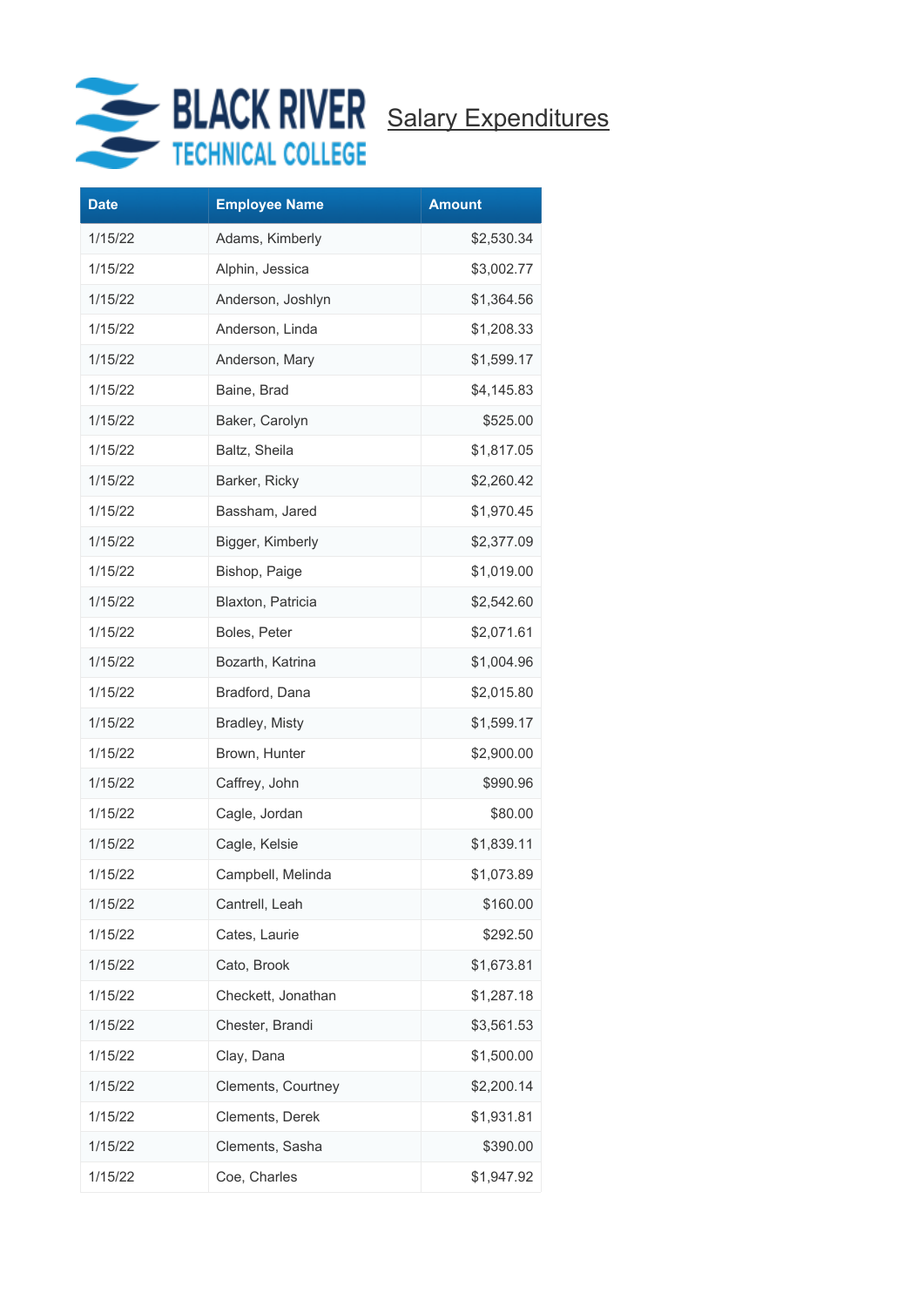

|             | VIIIIVIN VVI         |               |
|-------------|----------------------|---------------|
| <b>Date</b> | <b>Employee Name</b> | <b>Amount</b> |
| 1/15/22     | Collins, Elizabeth   | \$1,695.70    |
| 1/15/22     | Conrey, Ashley       | \$1,305.04    |
| 1/15/22     | Crabtree, Rhonda     | \$1,966.76    |
| 1/15/22     | Crawford, Cynthia    | \$1,020.24    |
| 1/15/22     | Creach, Randall      | \$981.16      |
| 1/15/22     | Crow, Jason          | \$1,040.52    |
| 1/15/22     | Crow, Jessica        | \$995.01      |
| 1/15/22     | Dail, Larry          | \$2,457.71    |
| 1/15/22     | Davis, Jennifer      | \$1,639.65    |
| 1/15/22     | Davis, Mary          | \$1,950.80    |
| 1/15/22     | Declerk, Travis      | \$2,039.14    |
| 1/15/22     | Deloach, Jackie      | \$1,970.45    |
| 1/15/22     | Derbes, Christina    | \$1,749.82    |
| 1/15/22     | Dickson, Phillip     | \$2,975.29    |
| 1/15/22     | Dillion, Dane        | \$1,351.51    |
| 1/15/22     | Dyer, Carl           | \$1,792.32    |
| 1/15/22     | Earley, Joshua       | \$1,930.97    |
| 1/15/22     | Edington, Beverly    | \$1,287.18    |
| 1/15/22     | Edington, Julie      | \$2,270.83    |
| 1/15/22     | Eggensperger, Martin | \$8,083.33    |
| 1/15/22     | Eveland, Joan        | \$2,018.95    |
| 1/15/22     | Faulkner, Erin       | \$1,447.92    |
| 1/15/22     | Flagg, Debra         | \$587.50      |
| 1/15/22     | Flagg, Rex           | \$1,897.69    |
| 1/15/22     | Fraley, Dianna       | \$1,875.00    |
| 1/15/22     | French, Jill         | \$2,101.83    |
| 1/15/22     | Fry, Nicholas        | \$462.50      |
| 1/15/22     | Glisson, Robin       | \$160.00      |
| 1/15/22     | Graftenreed, Mark    | \$395.79      |
| 1/15/22     | Gray, Sissy          | \$2,861.67    |
| 1/15/22     | Green, Amber         | \$306.00      |
| 1/15/22     | Greene, Michael      | \$3,282.50    |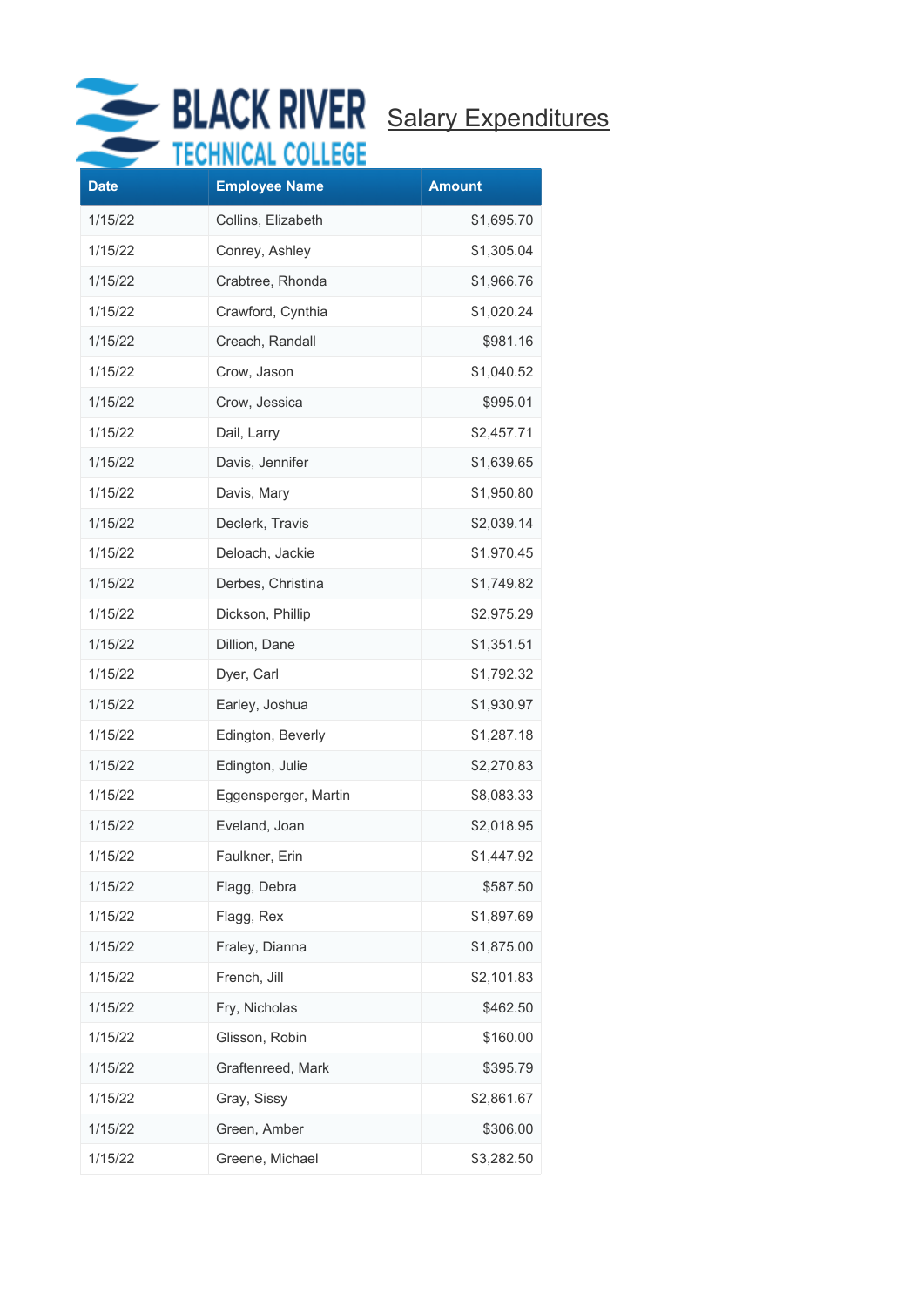

## BLACK RIVER Salary Expenditures

| <b>Date</b> | .<br><b>Employee Name</b> | <b>Amount</b> |
|-------------|---------------------------|---------------|
| 1/15/22     | Greer, Tammy              | \$966.58      |
| 1/15/22     | Gregory, Dennis           | \$791.58      |
| 1/15/22     | Griffin, Lynda            | \$1,776.76    |
| 1/15/22     | Griggs, Sherry            | \$1,419.94    |
| 1/15/22     | Grooms, James             | \$2,499.69    |
| 1/15/22     | Guess, Bridget            | \$1,445.14    |
| 1/15/22     | Gunn, Rickie              | \$2,101.83    |
| 1/15/22     | Guthrey, Janna            | \$1,282.49    |
| 1/15/22     | Hall, Brittany            | \$1,458.34    |
| 1/15/22     | Hall, Rachel              | \$1,004.96    |
| 1/15/22     | Hankins, Ashley           | \$2,000.00    |
| 1/15/22     | Hankins, Christopher      | \$1,859.73    |
| 1/15/22     | Hankins, Tonya            | \$2,992.51    |
| 1/15/22     | Hardage, Kellee           | \$2,017.67    |
| 1/15/22     | Harris, Carol             | \$70.00       |
| 1/15/22     | Harris, Travis            | \$1,631.32    |
| 1/15/22     | Harvey, Janice            | \$1,441.06    |
| 1/15/22     | Harwell, Neal             | \$2,101.83    |
| 1/15/22     | Haskins, Alan             | \$1,816.63    |
| 1/15/22     | Hibbard, Jennifer         | \$1,839.11    |
| 1/15/22     | Higginbotham, Kenny       | \$2,166.67    |
| 1/15/22     | Higginbotham, Mike        | \$511.83      |
| 1/15/22     | Housh, Ramonda            | \$3,416.78    |
| 1/15/22     | Howard, Don               | \$142.86      |
| 1/15/22     | Huggins, John             | \$1,760.10    |
| 1/15/22     | Hunter, Laddie            | \$2,087.74    |
| 1/15/22     | Huskey, Freddie           | \$870.00      |
| 1/15/22     | Ingram, Trent             | \$2,494.31    |
| 1/15/22     | Inman, Lisa               | \$1,887.96    |
| 1/15/22     | Jenkins, Willa            | \$500.00      |
| 1/15/22     | Johnson, Leslie           | \$539.00      |
| 1/15/22     | Junkersfeld, Amanda       | \$2,365.20    |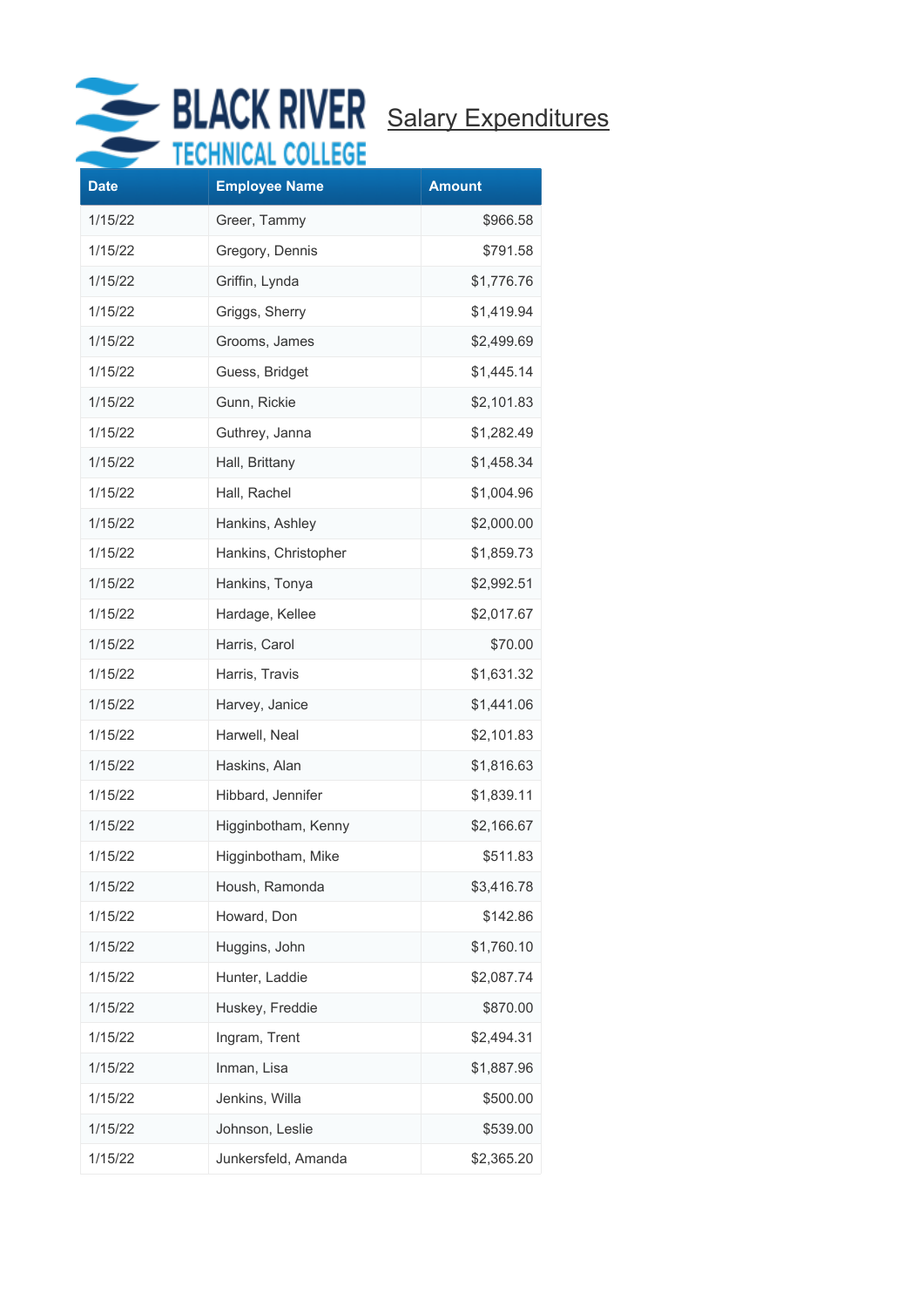

|             | EALIHAWE AAPPAA      |               |
|-------------|----------------------|---------------|
| <b>Date</b> | <b>Employee Name</b> | <b>Amount</b> |
| 1/15/22     | Junkersfeld, Shaylee | \$1,331.54    |
| 1/15/22     | Kasinger, Bridgette  | \$2,098.18    |
| 1/15/22     | Kerley Mathews, Erin | \$1,000.00    |
| 1/15/22     | Kersey, Darenda      | \$2,594.92    |
| 1/15/22     | Killough, Austin     | \$870.00      |
| 1/15/22     | Koons, Katelyn       | \$1,935.19    |
| 1/15/22     | Koons, Rachel        | \$1,856.71    |
| 1/15/22     | Lemmons, Tammie      | \$3,014.36    |
| 1/15/22     | Lepard, Elizabeth    | \$1,004.96    |
| 1/15/22     | Lewis, William       | \$181.82      |
| 1/15/22     | Liebhaber, Karen     | \$3,910.38    |
| 1/15/22     | Linam, Jason         | \$2,633.58    |
| 1/15/22     | Linnstaedter, Joan   | \$1,985.50    |
| 1/15/22     | Lloyd, Aja           | \$1,748.54    |
| 1/15/22     | Loveless, Angela     | \$1,953.28    |
| 1/15/22     | Loveless, Elizabeth  | \$1,666.67    |
| 1/15/22     | Mallory, Arthur      | \$2,166.67    |
| 1/15/22     | Mann, Kiaya          | \$1,836.23    |
| 1/15/22     | Martin, Debora       | \$1,004.96    |
| 1/15/22     | McGhehey, Jordan     | \$1,554.50    |
| 1/15/22     | McMillon, Patty      | \$539.00      |
| 1/15/22     | Milligan, Brittany   | \$1,004.96    |
| 1/15/22     | Moore, Regina        | \$2,679.85    |
| 1/15/22     | Morris, Eugenia      | \$972.40      |
| 1/15/22     | Mosier, Mark         | \$6,417.96    |
| 1/15/22     | Nelson, Thomas       | \$1,370.26    |
| 1/15/22     | Nitzsche, Holli      | \$1,794.61    |
| 1/15/22     | Ogden, Shannon       | \$1,856.71    |
| 1/15/22     | Patterson, Ronald    | \$1,445.14    |
| 1/15/22     | Perkins, Daphne      | \$2,016.75    |
| 1/15/22     | Plaster, Darren      | \$1,838.26    |
| 1/15/22     | Plumley, Amanda      | \$1,858.22    |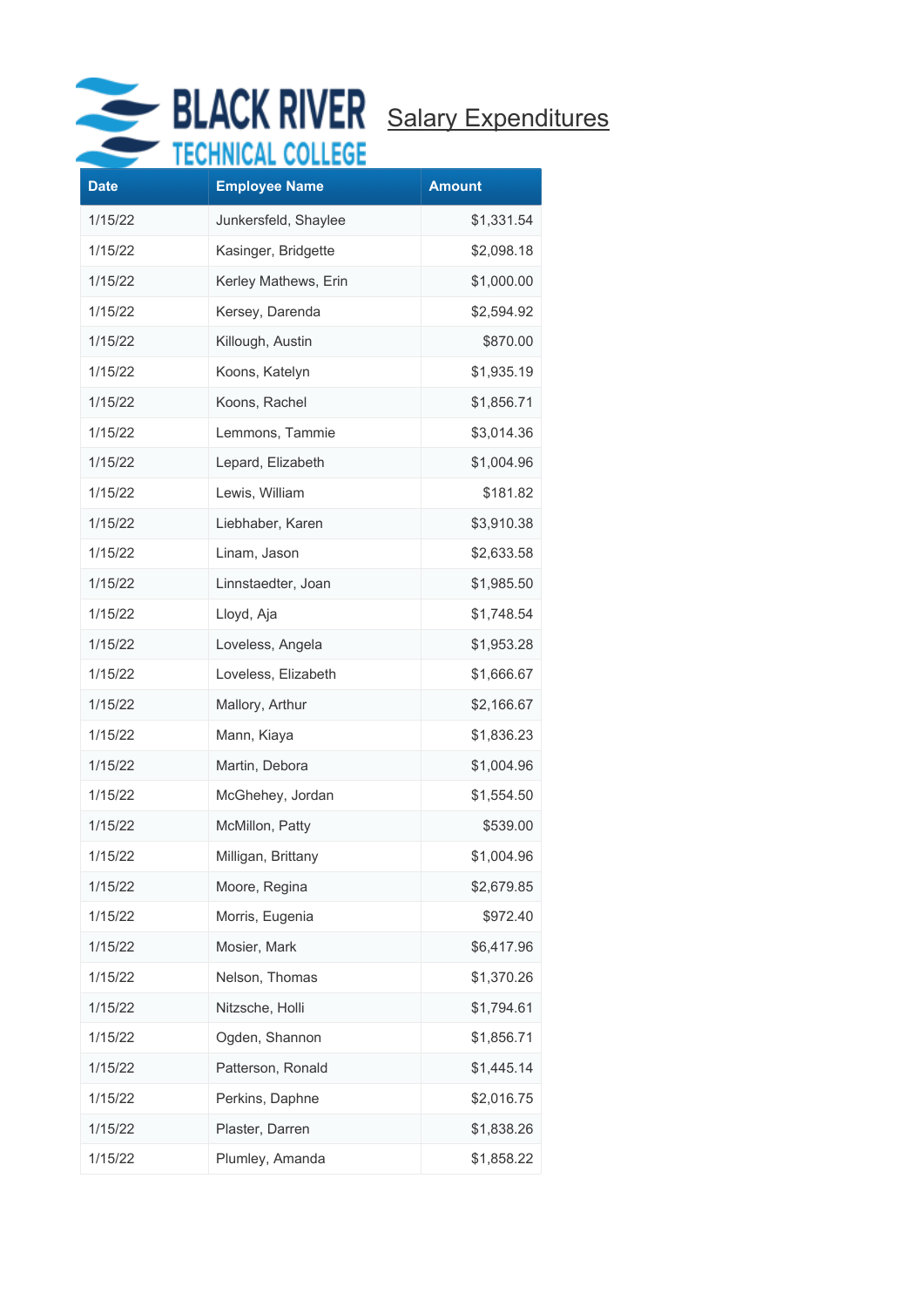

# BLACK RIVER Salary Expenditures

| <b>Date</b> | .<br><b>Employee Name</b> | <b>Amount</b> |
|-------------|---------------------------|---------------|
| 1/15/22     | Quest, Haley              | \$287.50      |
| 1/15/22     | Redus, Casse              | \$1,666.67    |
| 1/15/22     | Robertson, Lisa           | \$1,073.88    |
| 1/15/22     | Rodriguez, Teresa         | \$1,666.67    |
| 1/15/22     | Rogers, Hannah            | \$146.25      |
| 1/15/22     | Rose, Bridgette           | \$1,143.02    |
| 1/15/22     | Rudi, Cynthia             | \$1,004.96    |
| 1/15/22     | Sade, Rhonda              | \$990.97      |
| 1/15/22     | Sanderson, Patricia       | \$1,742.67    |
| 1/15/22     | Sartain, Shana            | \$2,525.00    |
| 1/15/22     | Saylors, Tony             | \$1,613.82    |
| 1/15/22     | Schenk, Aaron             | \$1,875.00    |
| 1/15/22     | Shanlever, Susan          | \$1,707.73    |
| 1/15/22     | Shearer, Francesca        | \$1,612.64    |
| 1/15/22     | Shore, Cally              | \$1,487.65    |
| 1/15/22     | Shults, Steven            | \$986.87      |
| 1/15/22     | Simpson, Rebecca          | \$1,968.61    |
| 1/15/22     | Smith, Joanne             | \$300.00      |
| 1/15/22     | Smith, Marcus             | \$3,871.67    |
| 1/15/22     | Smith, Matthew            | \$1,700.17    |
| 1/15/22     | Smith, Roxann             | \$150.00      |
| 1/15/22     | Statler, Donna            | \$3,284.08    |
| 1/15/22     | Steele, Douglas           | \$1,287.18    |
| 1/15/22     | Stewart, Jennifer         | \$1,155.00    |
| 1/15/22     | Stewart, Lindsay          | \$1,612.64    |
| 1/15/22     | Stillwell, Allen          | \$1,000.36    |
| 1/15/22     | Stillwell, Priscilla      | \$4,476.25    |
| 1/15/22     | Stone, Rhonda             | \$5,110.38    |
| 1/15/22     | Stout, Jessica            | \$1,727.92    |
| 1/15/22     | Stroud, Tina              | \$2,016.32    |
| 1/15/22     | Sullinger, John           | \$2,104.17    |
| 1/15/22     | Taylor, Kimberly          | \$972.40      |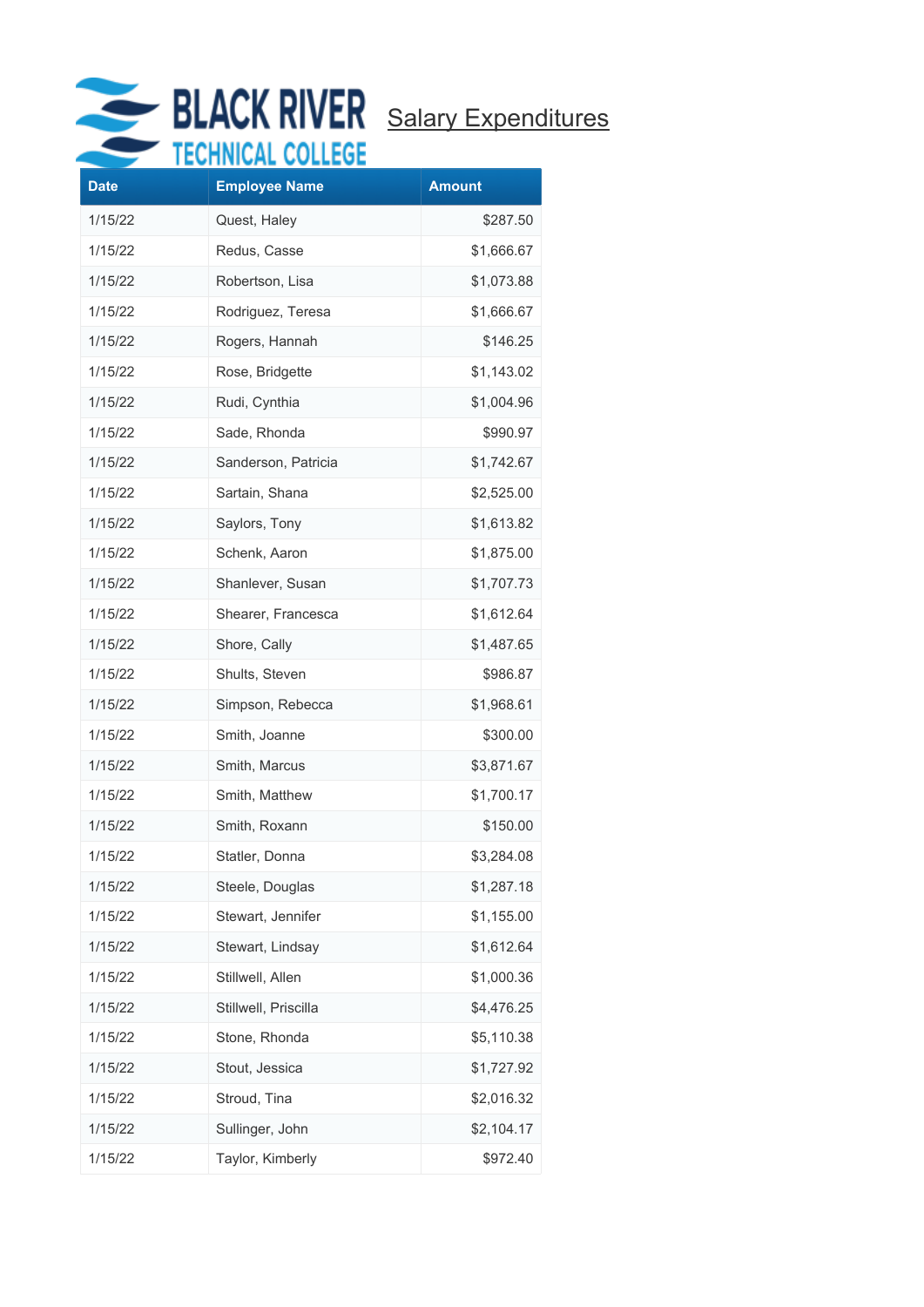

| <b>Date</b> | .<br><b>Employee Name</b> | <b>Amount</b> |
|-------------|---------------------------|---------------|
| 1/15/22     | Thielemann, Cindy         | \$150.00      |
| 1/15/22     | Thompson, Elizabeth       | \$3,014.36    |
| 1/15/22     | Throesch, Shauna          | \$928.16      |
| 1/15/22     | Thurman, Tamela           | \$1,528.74    |
| 1/15/22     | Towell, Mark              | \$727.50      |
| 1/15/22     | Tyler, Abigail            | \$1,541.66    |
| 1/15/22     | Walker, Makensie          | \$1,333.33    |
| 1/15/22     | Warnick, Mark             | \$2,250.00    |
| 1/15/22     | Williams, Kelly           | \$990.97      |
| 1/15/22     | Winslow, Holly            | \$1,683.33    |
| 1/15/22     | Wren, John                | \$1,592.88    |
| 1/31/22     | Adams, Kimberly           | \$2,530.34    |
| 1/31/22     | Aguiar, Bryan             | \$373.09      |
| 1/31/22     | Alphin, Jessica           | \$3,942.77    |
| 1/31/22     | Anderson, Joshlyn         | \$1,364.56    |
| 1/31/22     | Anderson, Linda           | \$1,208.33    |
| 1/31/22     | Anderson, Mary            | \$1,599.17    |
| 1/31/22     | Baine, Brad               | \$4,145.83    |
| 1/31/22     | Baker, Carolyn            | \$1,275.00    |
| 1/31/22     | Baltz, Sheila             | \$1,817.05    |
| 1/31/22     | Barker, Ricky             | \$2,260.42    |
| 1/31/22     | Bassham, Jared            | \$1,970.45    |
| 1/31/22     | Bigger, Kimberly          | \$2,377.09    |
| 1/31/22     | Bishop, Paige             | \$1,019.00    |
| 1/31/22     | Blaxton, Patricia         | \$2,542.60    |
| 1/31/22     | Boles, Peter              | \$2,071.61    |
| 1/31/22     | Bozarth, Katrina          | \$1,804.96    |
| 1/31/22     | Bradford, Dana            | \$2,015.80    |
| 1/31/22     | Bradley, Misty            | \$1,599.17    |
| 1/31/22     | Brown, Hunter             | \$2,900.00    |
| 1/31/22     | Caffrey, John             | \$990.96      |
| 1/31/22     | Cagle, Jordan             | \$640.00      |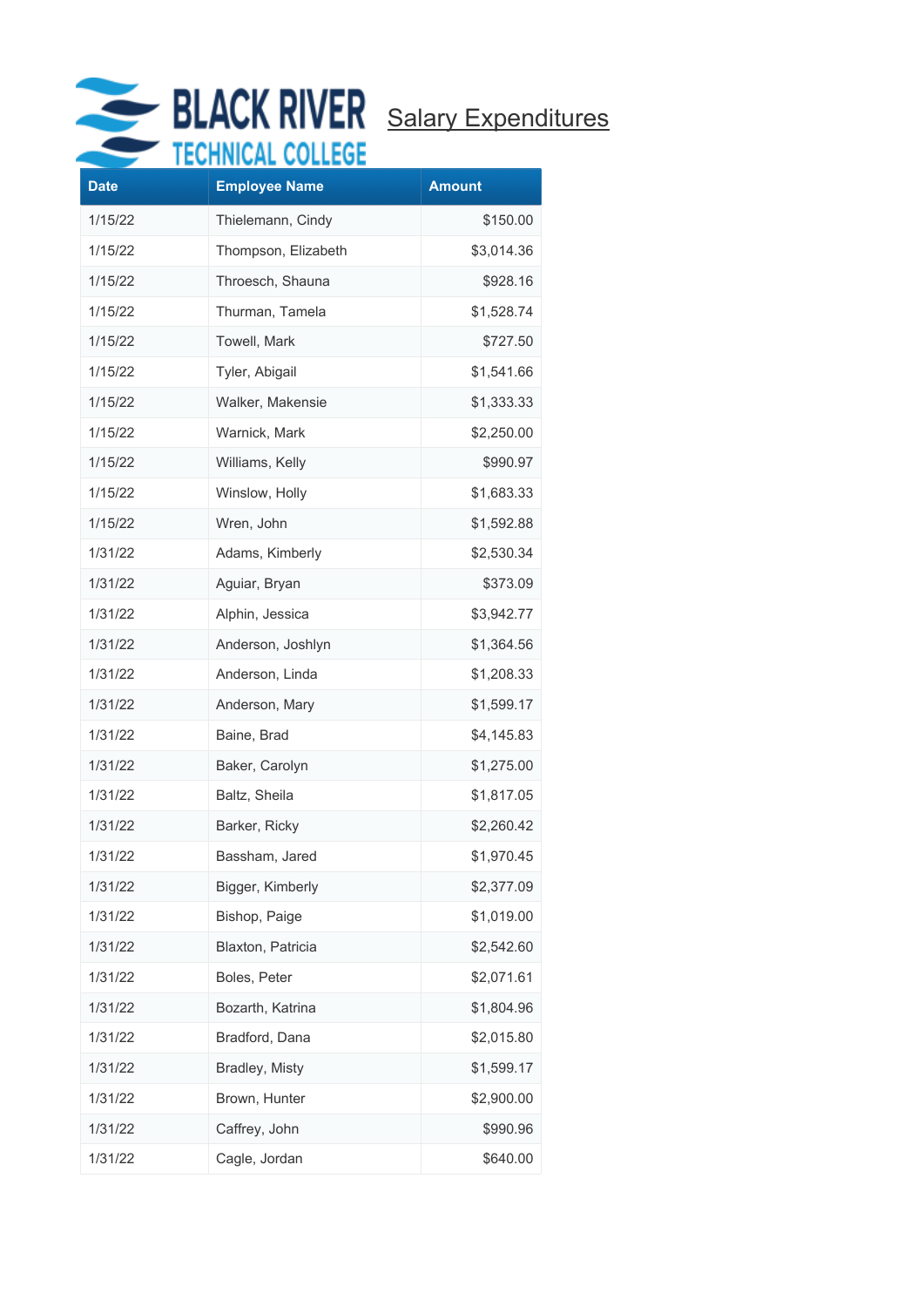

|             | EANNIANE AAPPAAR     |               |
|-------------|----------------------|---------------|
| <b>Date</b> | <b>Employee Name</b> | <b>Amount</b> |
| 1/31/22     | Cagle, Kelsie        | \$1,839.11    |
| 1/31/22     | Campbell, Melinda    | \$1,073.89    |
| 1/31/22     | Cates, Laurie        | \$435.00      |
| 1/31/22     | Cato, Brook          | \$1,673.81    |
| 1/31/22     | Checkett, Jonathan   | \$1,287.18    |
| 1/31/22     | Chester, Brandi      | \$2,361.53    |
| 1/31/22     | Clay, Dana           | \$1,500.00    |
| 1/31/22     | Clements, Courtney   | \$2,200.14    |
| 1/31/22     | Clements, Derek      | \$1,931.81    |
| 1/31/22     | Clements, Sasha      | \$1,760.00    |
| 1/31/22     | Coe, Charles         | \$1,947.92    |
| 1/31/22     | Collins, Elizabeth   | \$1,695.70    |
| 1/31/22     | Conrey, Ashley       | \$1,305.04    |
| 1/31/22     | Courts, Bari         | \$375.00      |
| 1/31/22     | Crabtree, Rhonda     | \$1,966.76    |
| 1/31/22     | Crawford, Cynthia    | \$1,020.24    |
| 1/31/22     | Creach, Randall      | \$981.16      |
| 1/31/22     | Crow, Jason          | \$1,040.52    |
| 1/31/22     | Crow, Jessica        | \$995.01      |
| 1/31/22     | Dail, Larry          | \$2,457.71    |
| 1/31/22     | Davis, Jennifer      | \$1,639.65    |
| 1/31/22     | Davis, Mary          | \$2,100.80    |
| 1/31/22     | Declerk, Travis      | \$2,039.14    |
| 1/31/22     | Deloach, Jackie      | \$1,970.45    |
| 1/31/22     | Derbes, Christina    | \$1,749.82    |
| 1/31/22     | Dickson, Phillip     | \$2,975.29    |
| 1/31/22     | Dillion, Dane        | \$1,351.51    |
| 1/31/22     | Dyer, Carl           | \$1,792.32    |
| 1/31/22     | Earley, Joshua       | \$1,930.97    |
| 1/31/22     | Edington, Beverly    | \$1,287.18    |
| 1/31/22     | Edington, Julie      | \$2,270.83    |
| 1/31/22     | Eggensperger, Martin | \$8,083.33    |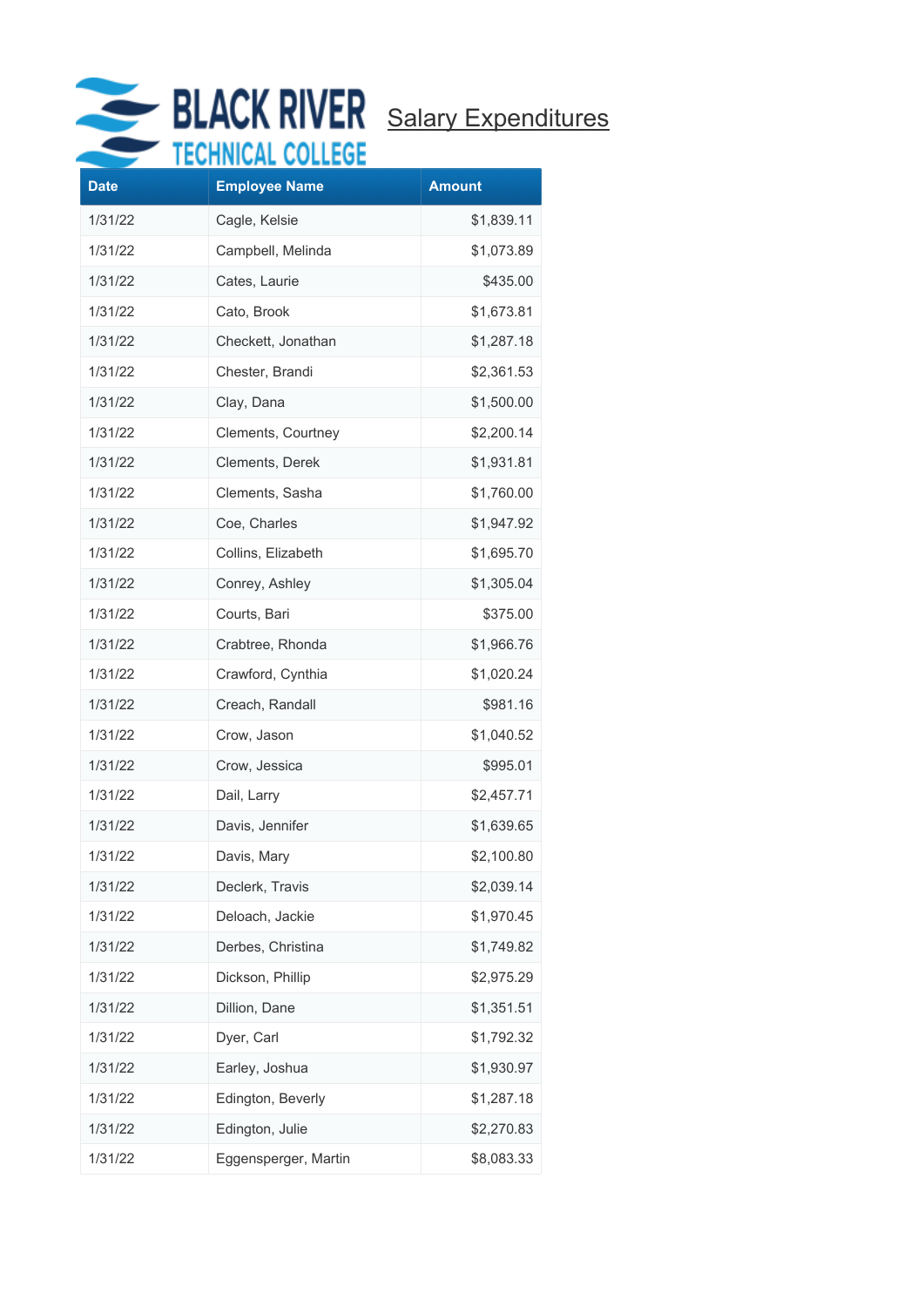

# BLACK RIVER Salary Expenditures

| <b>Date</b> | <b>Employee Name</b> | <b>Amount</b> |
|-------------|----------------------|---------------|
| 1/31/22     | Enis, Sohn           | \$562.50      |
| 1/31/22     | Eveland, Joan        | \$2,018.95    |
| 1/31/22     | Faulkner, Erin       | \$1,447.92    |
| 1/31/22     | Flagg, Debra         | \$1,300.00    |
| 1/31/22     | Flagg, Rex           | \$1,897.69    |
| 1/31/22     | Fraley, Dianna       | \$1,906.25    |
| 1/31/22     | French, Jill         | \$2,101.83    |
| 1/31/22     | Fry, Nicholas        | \$462.50      |
| 1/31/22     | Graftenreed, Mark    | \$395.79      |
| 1/31/22     | Gray, Sissy          | \$2,861.67    |
| 1/31/22     | Green, Amber         | \$414.00      |
| 1/31/22     | Greene, Michael      | \$3,282.50    |
| 1/31/22     | Greer, Tammy         | \$966.58      |
| 1/31/22     | Gregory, Dennis      | \$791.58      |
| 1/31/22     | Griffin, Lynda       | \$1,776.76    |
| 1/31/22     | Griggs, Sherry       | \$1,419.94    |
| 1/31/22     | Grooms, James        | \$2,468.43    |
| 1/31/22     | Guess, Bridget       | \$1,445.14    |
| 1/31/22     | Gunn, Rickie         | \$2,101.83    |
| 1/31/22     | Guthrey, Janna       | \$1,282.49    |
| 1/31/22     | Hall, Brittany       | \$1,458.34    |
| 1/31/22     | Hall, Rachel         | \$1,004.96    |
| 1/31/22     | Hankins, Ashley      | \$2,000.00    |
| 1/31/22     | Hankins, Christopher | \$1,859.73    |
| 1/31/22     | Hankins, Tonya       | \$2,992.51    |
| 1/31/22     | Hardage, Kellee      | \$2,017.67    |
| 1/31/22     | Harris, Carol        | \$450.00      |
| 1/31/22     | Harris, Travis       | \$1,631.32    |
| 1/31/22     | Harvey, Janice       | \$1,441.06    |
| 1/31/22     | Harwell, Neal        | \$2,101.83    |
| 1/31/22     | Haskins, Alan        | \$1,816.63    |
| 1/31/22     | Hestand, Philip      | \$187.50      |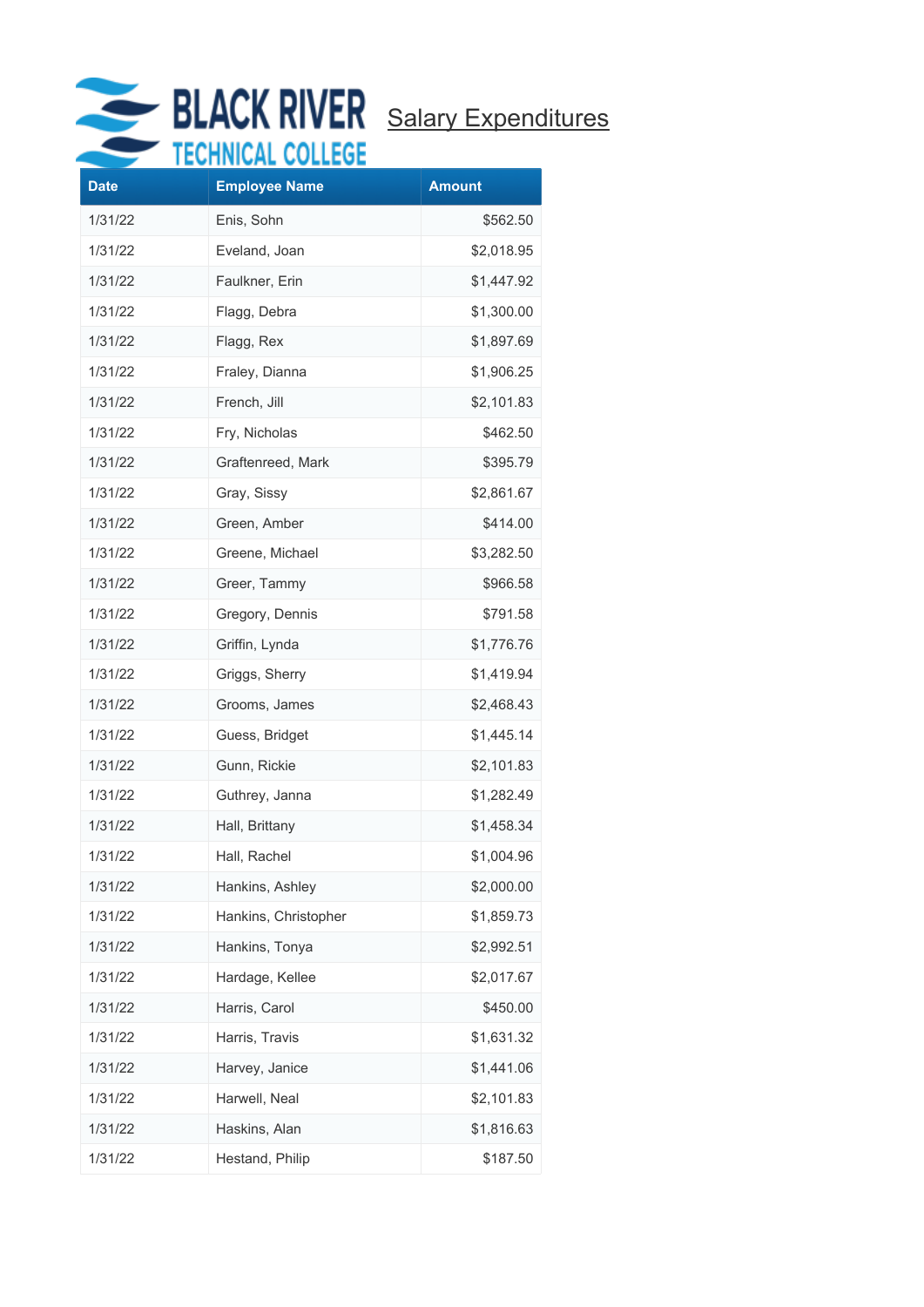

| <b>Date</b> | . <b>.</b><br><b>Employee Name</b> | <b>Amount</b> |
|-------------|------------------------------------|---------------|
| 1/31/22     | Hibbard, Jennifer                  | \$1,839.11    |
| 1/31/22     | Hibbard, Logan                     | \$82.50       |
| 1/31/22     | Higginbotham, Kenny                | \$2,166.67    |
| 1/31/22     | Higginbotham, Mike                 | \$511.83      |
| 1/31/22     | Hoffman, David                     | \$849.75      |
| 1/31/22     | Housh, Ramonda                     | \$3,416.78    |
| 1/31/22     | Howard, Don                        | \$142.86      |
| 1/31/22     | Huggins, John                      | \$1,760.10    |
| 1/31/22     | Hunter, Laddie                     | \$2,087.77    |
| 1/31/22     | Huskey, Freddie                    | \$975.00      |
| 1/31/22     | Ingram, Trent                      | \$2,494.31    |
| 1/31/22     | Inman, Lisa                        | \$1,887.96    |
| 1/31/22     | Jackson, Lisa                      | \$165.00      |
| 1/31/22     | Jenkins, Willa                     | \$768.75      |
| 1/31/22     | Johnson, Leslie                    | \$297.00      |
| 1/31/22     | Jones, Dana                        | \$1,102.43    |
| 1/31/22     | Junkersfeld, Amanda                | \$3,345.20    |
| 1/31/22     | Junkersfeld, Shaylee               | \$1,331.54    |
| 1/31/22     | Kasinger, Bridgette                | \$3,038.18    |
| 1/31/22     | Kerley Mathews, Erin               | \$1,000.00    |
| 1/31/22     | Kersey, Darenda                    | \$2,594.92    |
| 1/31/22     | Killough, Austin                   | \$791.25      |
| 1/31/22     | Koons, Katelyn                     | \$1,935.19    |
| 1/31/22     | Koons, Rachel                      | \$1,856.71    |
| 1/31/22     | Lemmons, Tammie                    | \$3,014.36    |
| 1/31/22     | Lepard, Elizabeth                  | \$1,004.96    |
| 1/31/22     | Lewis, William                     | \$181.82      |
| 1/31/22     | Liebhaber, Karen                   | \$3,910.38    |
| 1/31/22     | Linam, Jason                       | \$2,633.58    |
| 1/31/22     | Lincoln, Jason                     | \$125.00      |
| 1/31/22     | Linnstaedter, Joan                 | \$1,985.50    |
| 1/31/22     | Lloyd, Aja                         | \$1,748.54    |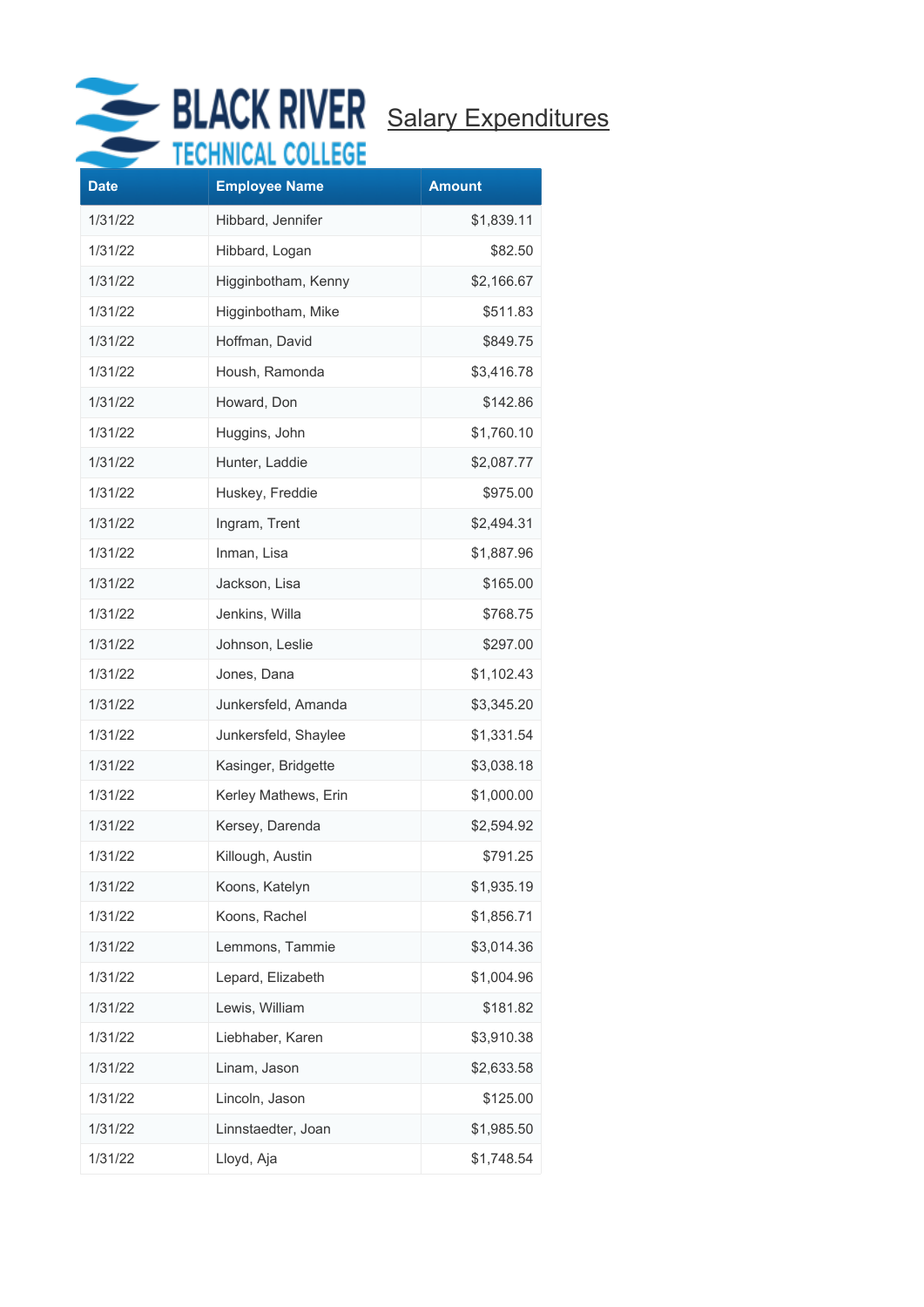

|             | $1111 \times 111$    |               |
|-------------|----------------------|---------------|
| <b>Date</b> | <b>Employee Name</b> | <b>Amount</b> |
| 1/31/22     | Loveless, Angela     | \$1,953.28    |
| 1/31/22     | Loveless, Elizabeth  | \$1,666.67    |
| 1/31/22     | Major, Alma          | \$309.27      |
| 1/31/22     | Mallory, Arthur      | \$3,604.17    |
| 1/31/22     | Mann, Kiaya          | \$1,836.23    |
| 1/31/22     | Martens, Kody        | \$281.25      |
| 1/31/22     | Martin, Debora       | \$1,004.96    |
| 1/31/22     | McGhehey, Jordan     | \$1,554.50    |
| 1/31/22     | McMillon, Patty      | \$682.00      |
| 1/31/22     | Milligan, Angela     | \$535.21      |
| 1/31/22     | Milligan, Brittany   | \$1,004.96    |
| 1/31/22     | Moore, Regina        | \$2,679.85    |
| 1/31/22     | Morris, Eugenia      | \$972.40      |
| 1/31/22     | Mosier, Mark         | \$2,666.67    |
| 1/31/22     | Nelson, Thomas       | \$1,370.26    |
| 1/31/22     | Nitzsche, Holli      | \$1,794.61    |
| 1/31/22     | Ogden, Shannon       | \$1,856.71    |
| 1/31/22     | Patterson, Ronald    | \$1,445.14    |
| 1/31/22     | Perkins, Daphne      | \$2,016.75    |
| 1/31/22     | Plaster, Amy         | \$686.18      |
| 1/31/22     | Plaster, Darren      | \$1,838.26    |
| 1/31/22     | Plumley, Amanda      | \$1,858.22    |
| 1/31/22     | Price, Kendra        | \$375.00      |
| 1/31/22     | Redus, Casse         | \$1,666.67    |
| 1/31/22     | Robertson, Lisa      | \$1,073.88    |
| 1/31/22     | Rodriguez, Teresa    | \$1,666.67    |
| 1/31/22     | Rogers, Hannah       | \$255.00      |
| 1/31/22     | Rose, Bridgette      | \$1,143.02    |
| 1/31/22     | Rudi, Cynthia        | \$1,004.96    |
| 1/31/22     | Ryan, Tresa          | \$187.50      |
| 1/31/22     | Sade, Rhonda         | \$990.97      |
| 1/31/22     | Sanderson, Patricia  | \$1,742.67    |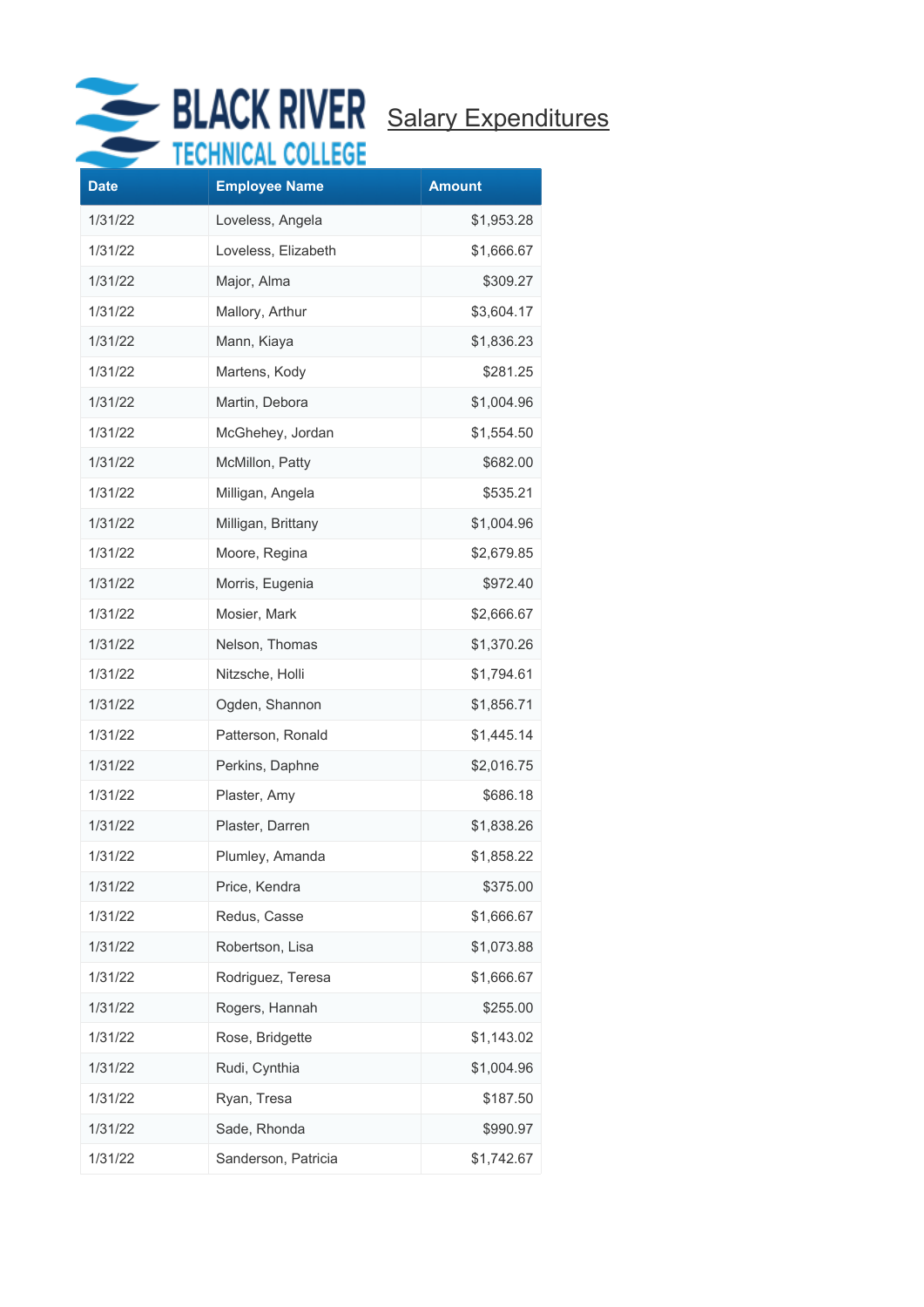

|             | VIIIIWAR VVI         |               |
|-------------|----------------------|---------------|
| <b>Date</b> | <b>Employee Name</b> | <b>Amount</b> |
| 1/31/22     | Sartain, Shana       | \$2,525.00    |
| 1/31/22     | Saylors, Tony        | \$1,613.82    |
| 1/31/22     | Scales, Emmanuel     | \$375.00      |
| 1/31/22     | Schenk, Aaron        | \$1,875.00    |
| 1/31/22     | Shanlever, Susan     | \$1,707.73    |
| 1/31/22     | Shearer, Francesca   | \$1,612.64    |
| 1/31/22     | Shore, Cally         | \$1,487.65    |
| 1/31/22     | Simpson, Rebecca     | \$1,968.61    |
| 1/31/22     | Smith, Joanne        | \$1,710.00    |
| 1/31/22     | Smith, Marcus        | \$3,871.67    |
| 1/31/22     | Smith, Matthew       | \$1,956.17    |
| 1/31/22     | Smith, Roxann        | \$1,380.00    |
| 1/31/22     | Statler, Donna       | \$3,284.08    |
| 1/31/22     | Steele, Douglas      | \$1,287.18    |
| 1/31/22     | Stewart, Lindsay     | \$1,612.64    |
| 1/31/22     | Stillwell, Allen     | \$1,000.36    |
| 1/31/22     | Stillwell, Priscilla | \$3,156.25    |
| 1/31/22     | Stone, Rhonda        | \$3,910.38    |
| 1/31/22     | Stout, Jessica       | \$1,727.92    |
| 1/31/22     | Stroud, Tina         | \$2,016.32    |
| 1/31/22     | Sullinger, John      | \$2,104.17    |
| 1/31/22     | Taylor, Kimberly     | \$972.40      |
| 1/31/22     | Thielemann, Cindy    | \$247.50      |
| 1/31/22     | Thompson, Elizabeth  | \$3,014.36    |
| 1/31/22     | Throesch, Shauna     | \$1,583.33    |
| 1/31/22     | Thurman, Tamela      | \$1,528.74    |
| 1/31/22     | Towell, Mark         | \$870.00      |
| 1/31/22     | Tyler, Abigail       | \$1,541.66    |
| 1/31/22     | Walker, Makensie     | \$1,333.33    |
| 1/31/22     | Warnick, Mark        | \$2,250.00    |
| 1/31/22     | Williams, Julie      | \$2,708.33    |
| 1/31/22     | Williams, Kelly      | \$990.97      |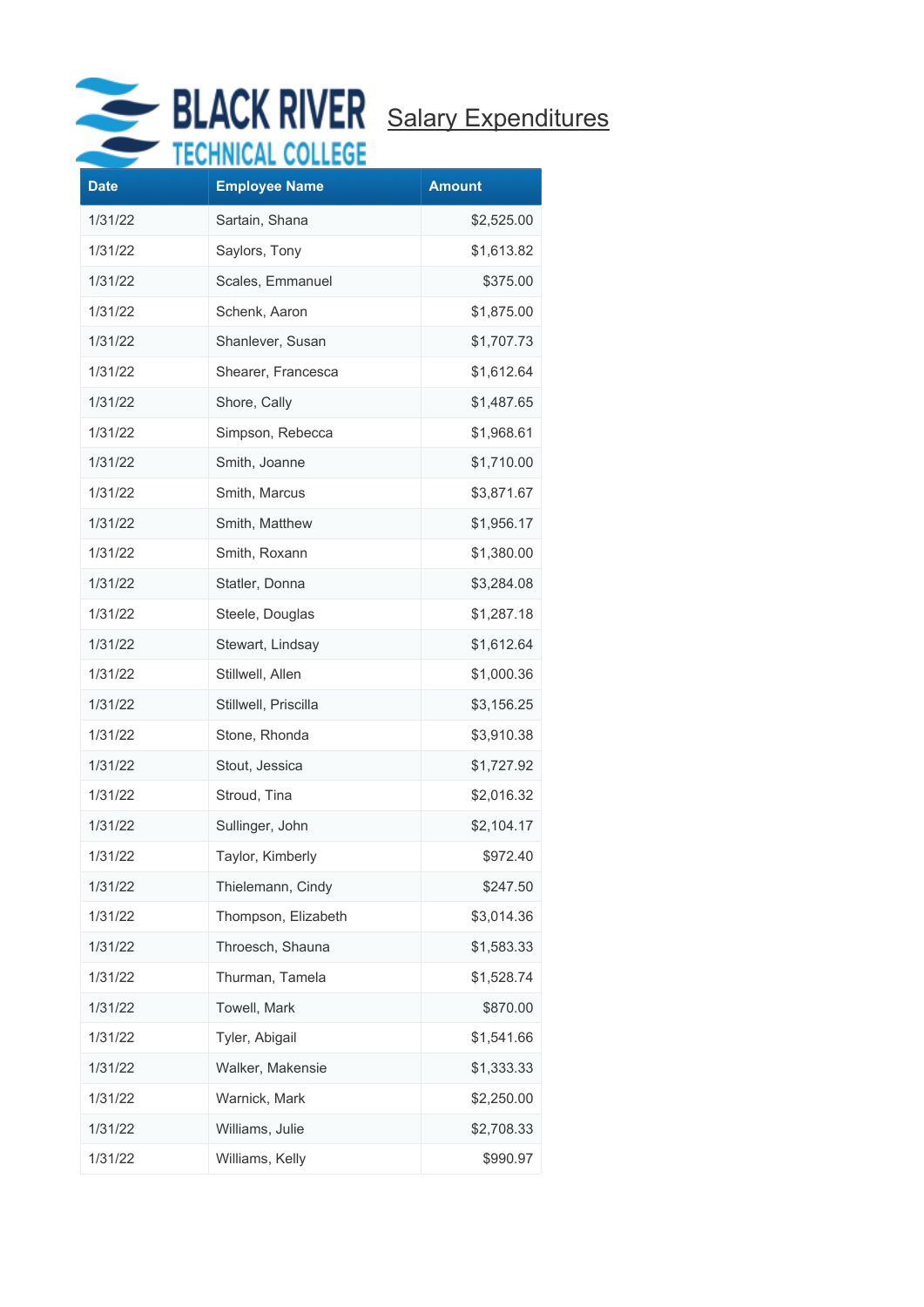

| <b>Date</b> | <b>Employee Name</b> | <b>Amount</b> |
|-------------|----------------------|---------------|
| 1/31/22     | Wilson, Shirley      | \$293.75      |
| 1/31/22     | Winslow, Holly       | \$1,683.33    |
| 1/31/22     | Wren, John           | \$1,592.88    |
| 2/15/22     | Adams, Kimberly      | \$2,648.18    |
| 2/15/22     | Aguiar, Bryan        | \$373.13      |
| 2/15/22     | Alphin, Jessica      | \$3,522.77    |
| 2/15/22     | Anderson, Joshlyn    | \$1,364.56    |
| 2/15/22     | Anderson, Linda      | \$1,208.33    |
| 2/15/22     | Anderson, Mary       | \$1,599.17    |
| 2/15/22     | Baine, Brad          | \$4,145.83    |
| 2/15/22     | Baker, Carolyn       | \$1,662.50    |
| 2/15/22     | Baltz, Sheila        | \$1,817.05    |
| 2/15/22     | Barker, Ricky        | \$2,260.42    |
| 2/15/22     | Bassham, Jared       | \$1,970.45    |
| 2/15/22     | Bigger, Kimberly     | \$2,377.09    |
| 2/15/22     | Bishop, Paige        | \$1,019.00    |
| 2/15/22     | Blaxton, Patricia    | \$2,542.60    |
| 2/15/22     | Boles, Peter         | \$2,071.61    |
| 2/15/22     | Bozarth, Katrina     | \$1,004.96    |
| 2/15/22     | Bradford, Dana       | \$2,015.80    |
| 2/15/22     | Bradley, Misty       | \$1,599.17    |
| 2/15/22     | Brown, Hunter        | \$2,900.00    |
| 2/15/22     | Caffrey, John        | \$990.96      |
| 2/15/22     | Cagle, Jordan        | \$760.00      |
| 2/15/22     | Cagle, Kelsie        | \$1,839.11    |
| 2/15/22     | Campbell, Melinda    | \$1,073.89    |
| 2/15/22     | Cantrell, Leah       | \$370.00      |
| 2/15/22     | Cates, Laurie        | \$570.00      |
| 2/15/22     | Cato, Brook          | \$1,995.23    |
| 2/15/22     | Checkett, Jonathan   | \$1,287.18    |
| 2/15/22     | Chester, Brandi      | \$2,361.53    |
| 2/15/22     | Clay, Dana           | \$1,500.00    |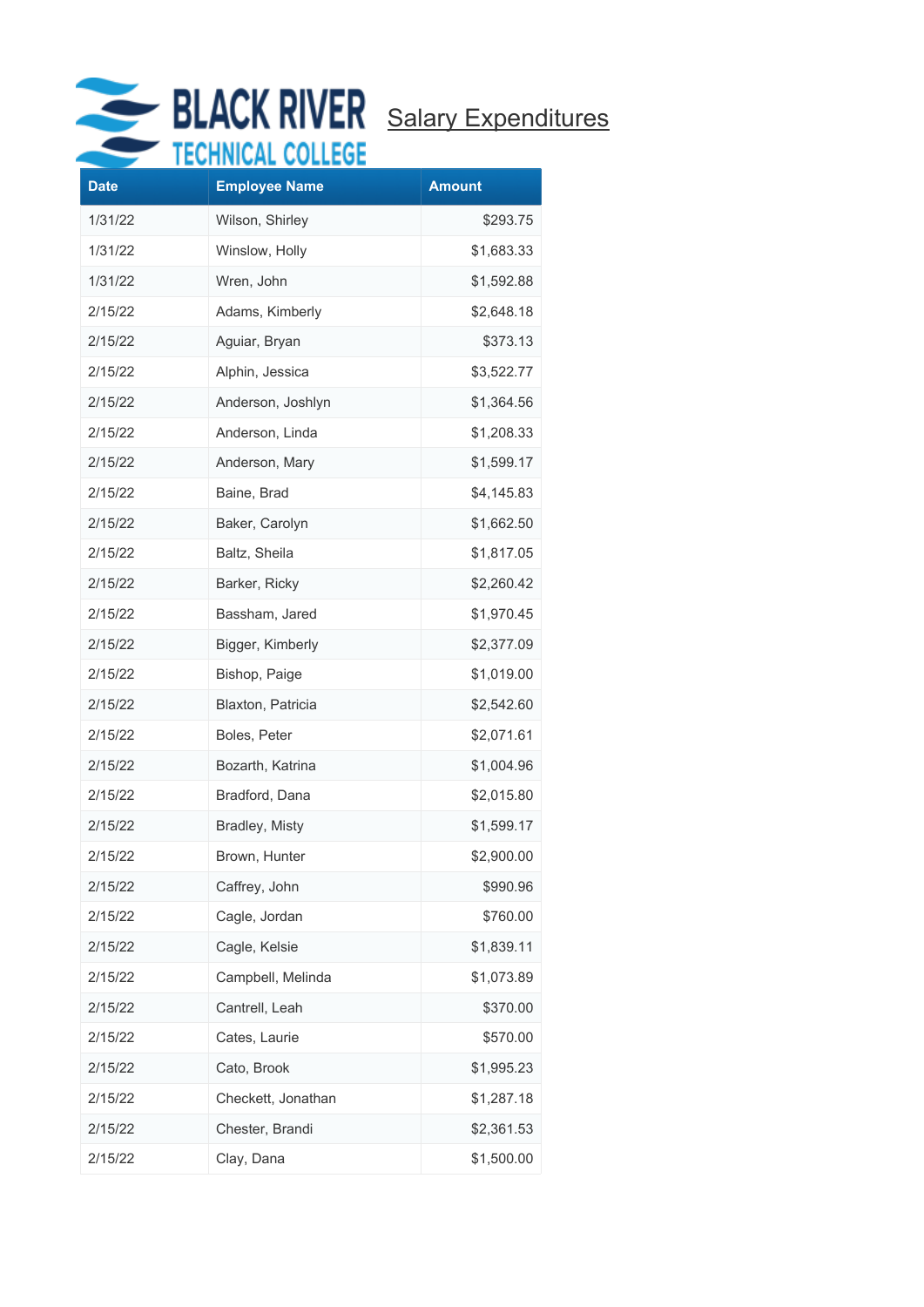

| 2/15/22<br>Clements, Courtney<br>\$2,530.14<br>2/15/22<br>Clements, Derek<br>\$1,931.81<br>Clements, Sasha<br>2/15/22<br>\$640.00<br>2/15/22<br>Coe, Charles<br>\$1,947.92<br>2/15/22<br>Collins, Elizabeth<br>\$1,695.70<br>2/15/22<br>\$1,305.04<br>Conrey, Ashley<br>2/15/22<br>Cothren, Lisa<br>\$900.00<br>Courts, Bari<br>\$375.00<br>2/15/22<br>2/15/22<br>Crabtree, Rhonda<br>\$1,966.76<br>2/15/22<br>Crawford, Cynthia<br>\$1,020.24<br>2/15/22<br>Creach, Randall<br>\$981.16<br>2/15/22<br>Crow, Jason<br>\$1,040.52<br>2/15/22<br>Crow, Jessica<br>\$995.01<br>2/15/22<br>Dail, Larry<br>\$2,646.23<br>2/15/22<br>Davis, Jennifer<br>\$1,639.65<br>2/15/22<br>Davis, Mary<br>\$2,730.80<br>2/15/22<br>Declerk, Travis<br>\$2,227.72<br>Deloach, Jackie<br>2/15/22<br>\$1,970.45<br>2/15/22<br>Derbes, Christina<br>\$1,938.40<br>2/15/22<br>Dickson, Phillip<br>\$2,975.29<br>2/15/22<br>Dillion, Dane<br>\$1,351.51<br>2/15/22<br>\$1,792.32<br>Dyer, Carl<br>Earley, Joshua<br>2/15/22<br>\$1,930.97<br>Edington, Beverly<br>2/15/22<br>\$1,287.18<br>Edington, Julie<br>2/15/22<br>\$2,270.83<br>Eggensperger, Martin<br>2/15/22<br>\$8,083.33<br>2/15/22<br>Enis, Sohn<br>\$562.50<br>Eveland, Joan<br>\$2,018.95<br>2/15/22<br>Faulkner, Erin<br>\$1,447.92<br>2/15/22<br>Flagg, Debra<br>2/15/22<br>\$1,175.00 | <b>Date</b> | <b>Employee Name</b> | <b>Amount</b> |
|-----------------------------------------------------------------------------------------------------------------------------------------------------------------------------------------------------------------------------------------------------------------------------------------------------------------------------------------------------------------------------------------------------------------------------------------------------------------------------------------------------------------------------------------------------------------------------------------------------------------------------------------------------------------------------------------------------------------------------------------------------------------------------------------------------------------------------------------------------------------------------------------------------------------------------------------------------------------------------------------------------------------------------------------------------------------------------------------------------------------------------------------------------------------------------------------------------------------------------------------------------------------------------------------------------------------------------------|-------------|----------------------|---------------|
|                                                                                                                                                                                                                                                                                                                                                                                                                                                                                                                                                                                                                                                                                                                                                                                                                                                                                                                                                                                                                                                                                                                                                                                                                                                                                                                                   |             |                      |               |
|                                                                                                                                                                                                                                                                                                                                                                                                                                                                                                                                                                                                                                                                                                                                                                                                                                                                                                                                                                                                                                                                                                                                                                                                                                                                                                                                   |             |                      |               |
|                                                                                                                                                                                                                                                                                                                                                                                                                                                                                                                                                                                                                                                                                                                                                                                                                                                                                                                                                                                                                                                                                                                                                                                                                                                                                                                                   |             |                      |               |
|                                                                                                                                                                                                                                                                                                                                                                                                                                                                                                                                                                                                                                                                                                                                                                                                                                                                                                                                                                                                                                                                                                                                                                                                                                                                                                                                   |             |                      |               |
|                                                                                                                                                                                                                                                                                                                                                                                                                                                                                                                                                                                                                                                                                                                                                                                                                                                                                                                                                                                                                                                                                                                                                                                                                                                                                                                                   |             |                      |               |
|                                                                                                                                                                                                                                                                                                                                                                                                                                                                                                                                                                                                                                                                                                                                                                                                                                                                                                                                                                                                                                                                                                                                                                                                                                                                                                                                   |             |                      |               |
|                                                                                                                                                                                                                                                                                                                                                                                                                                                                                                                                                                                                                                                                                                                                                                                                                                                                                                                                                                                                                                                                                                                                                                                                                                                                                                                                   |             |                      |               |
|                                                                                                                                                                                                                                                                                                                                                                                                                                                                                                                                                                                                                                                                                                                                                                                                                                                                                                                                                                                                                                                                                                                                                                                                                                                                                                                                   |             |                      |               |
|                                                                                                                                                                                                                                                                                                                                                                                                                                                                                                                                                                                                                                                                                                                                                                                                                                                                                                                                                                                                                                                                                                                                                                                                                                                                                                                                   |             |                      |               |
|                                                                                                                                                                                                                                                                                                                                                                                                                                                                                                                                                                                                                                                                                                                                                                                                                                                                                                                                                                                                                                                                                                                                                                                                                                                                                                                                   |             |                      |               |
|                                                                                                                                                                                                                                                                                                                                                                                                                                                                                                                                                                                                                                                                                                                                                                                                                                                                                                                                                                                                                                                                                                                                                                                                                                                                                                                                   |             |                      |               |
|                                                                                                                                                                                                                                                                                                                                                                                                                                                                                                                                                                                                                                                                                                                                                                                                                                                                                                                                                                                                                                                                                                                                                                                                                                                                                                                                   |             |                      |               |
|                                                                                                                                                                                                                                                                                                                                                                                                                                                                                                                                                                                                                                                                                                                                                                                                                                                                                                                                                                                                                                                                                                                                                                                                                                                                                                                                   |             |                      |               |
|                                                                                                                                                                                                                                                                                                                                                                                                                                                                                                                                                                                                                                                                                                                                                                                                                                                                                                                                                                                                                                                                                                                                                                                                                                                                                                                                   |             |                      |               |
|                                                                                                                                                                                                                                                                                                                                                                                                                                                                                                                                                                                                                                                                                                                                                                                                                                                                                                                                                                                                                                                                                                                                                                                                                                                                                                                                   |             |                      |               |
|                                                                                                                                                                                                                                                                                                                                                                                                                                                                                                                                                                                                                                                                                                                                                                                                                                                                                                                                                                                                                                                                                                                                                                                                                                                                                                                                   |             |                      |               |
|                                                                                                                                                                                                                                                                                                                                                                                                                                                                                                                                                                                                                                                                                                                                                                                                                                                                                                                                                                                                                                                                                                                                                                                                                                                                                                                                   |             |                      |               |
|                                                                                                                                                                                                                                                                                                                                                                                                                                                                                                                                                                                                                                                                                                                                                                                                                                                                                                                                                                                                                                                                                                                                                                                                                                                                                                                                   |             |                      |               |
|                                                                                                                                                                                                                                                                                                                                                                                                                                                                                                                                                                                                                                                                                                                                                                                                                                                                                                                                                                                                                                                                                                                                                                                                                                                                                                                                   |             |                      |               |
|                                                                                                                                                                                                                                                                                                                                                                                                                                                                                                                                                                                                                                                                                                                                                                                                                                                                                                                                                                                                                                                                                                                                                                                                                                                                                                                                   |             |                      |               |
|                                                                                                                                                                                                                                                                                                                                                                                                                                                                                                                                                                                                                                                                                                                                                                                                                                                                                                                                                                                                                                                                                                                                                                                                                                                                                                                                   |             |                      |               |
|                                                                                                                                                                                                                                                                                                                                                                                                                                                                                                                                                                                                                                                                                                                                                                                                                                                                                                                                                                                                                                                                                                                                                                                                                                                                                                                                   |             |                      |               |
|                                                                                                                                                                                                                                                                                                                                                                                                                                                                                                                                                                                                                                                                                                                                                                                                                                                                                                                                                                                                                                                                                                                                                                                                                                                                                                                                   |             |                      |               |
|                                                                                                                                                                                                                                                                                                                                                                                                                                                                                                                                                                                                                                                                                                                                                                                                                                                                                                                                                                                                                                                                                                                                                                                                                                                                                                                                   |             |                      |               |
|                                                                                                                                                                                                                                                                                                                                                                                                                                                                                                                                                                                                                                                                                                                                                                                                                                                                                                                                                                                                                                                                                                                                                                                                                                                                                                                                   |             |                      |               |
|                                                                                                                                                                                                                                                                                                                                                                                                                                                                                                                                                                                                                                                                                                                                                                                                                                                                                                                                                                                                                                                                                                                                                                                                                                                                                                                                   |             |                      |               |
|                                                                                                                                                                                                                                                                                                                                                                                                                                                                                                                                                                                                                                                                                                                                                                                                                                                                                                                                                                                                                                                                                                                                                                                                                                                                                                                                   |             |                      |               |
|                                                                                                                                                                                                                                                                                                                                                                                                                                                                                                                                                                                                                                                                                                                                                                                                                                                                                                                                                                                                                                                                                                                                                                                                                                                                                                                                   |             |                      |               |
|                                                                                                                                                                                                                                                                                                                                                                                                                                                                                                                                                                                                                                                                                                                                                                                                                                                                                                                                                                                                                                                                                                                                                                                                                                                                                                                                   |             |                      |               |
|                                                                                                                                                                                                                                                                                                                                                                                                                                                                                                                                                                                                                                                                                                                                                                                                                                                                                                                                                                                                                                                                                                                                                                                                                                                                                                                                   |             |                      |               |
|                                                                                                                                                                                                                                                                                                                                                                                                                                                                                                                                                                                                                                                                                                                                                                                                                                                                                                                                                                                                                                                                                                                                                                                                                                                                                                                                   |             |                      |               |
|                                                                                                                                                                                                                                                                                                                                                                                                                                                                                                                                                                                                                                                                                                                                                                                                                                                                                                                                                                                                                                                                                                                                                                                                                                                                                                                                   |             |                      |               |
| 2/15/22<br>Flagg, Rex<br>\$2,054.85<br>2/15/22<br>Fort, Jeannie<br>\$360.00                                                                                                                                                                                                                                                                                                                                                                                                                                                                                                                                                                                                                                                                                                                                                                                                                                                                                                                                                                                                                                                                                                                                                                                                                                                       |             |                      |               |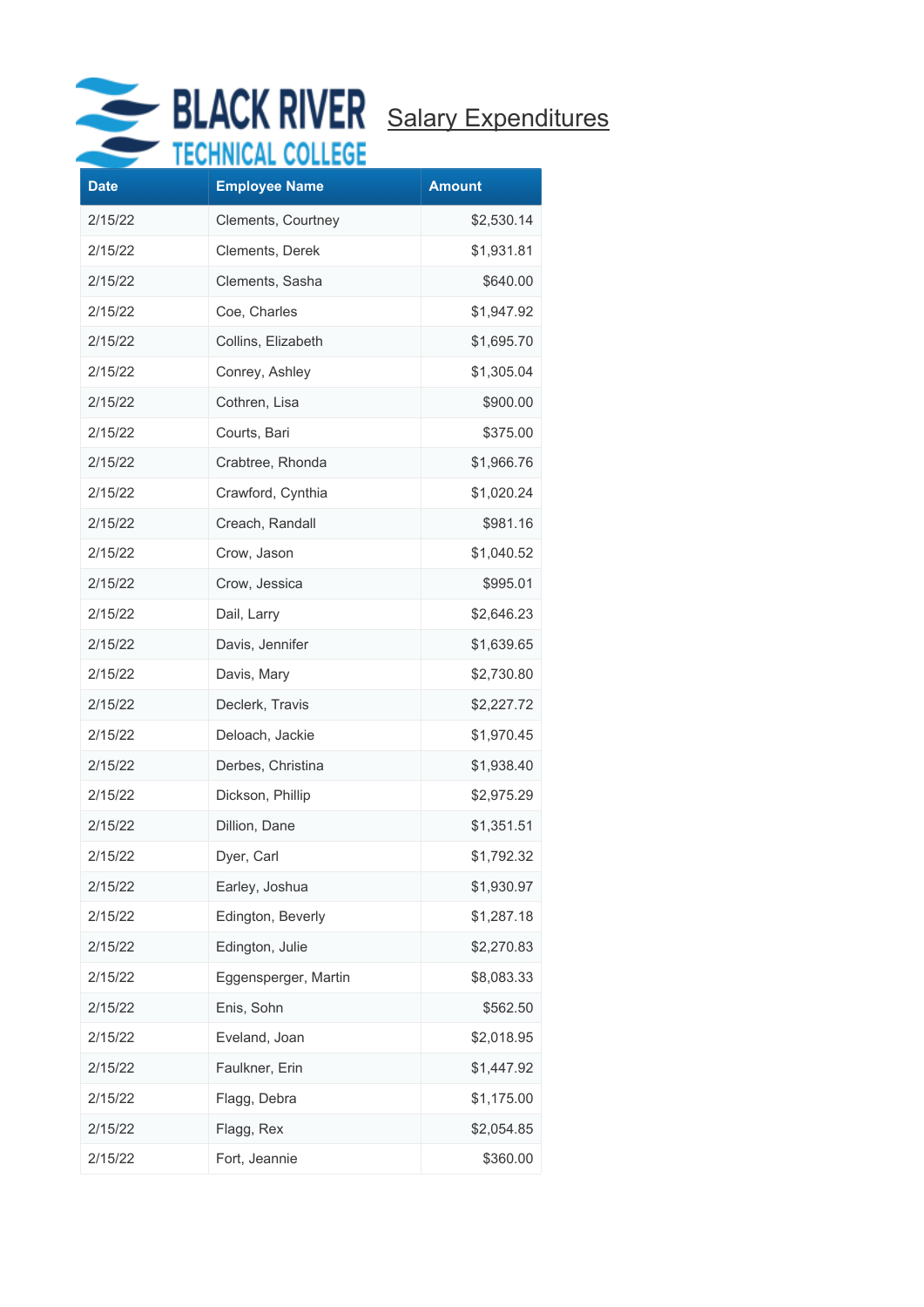

| <b>Date</b> | .<br><b>Employee Name</b> | <b>Amount</b> |
|-------------|---------------------------|---------------|
| 2/15/22     | Fraley, Dianna            | \$1,953.41    |
| 2/15/22     | French, Jill              | \$2,101.83    |
| 2/15/22     | Fry, Nicholas             | \$462.50      |
| 2/15/22     | Glisson, Robin            | \$590.00      |
| 2/15/22     | Graftenreed, Mark         | \$395.79      |
| 2/15/22     | Gray, Sissy               | \$2,861.67    |
| 2/15/22     | Green, Amber              | \$360.00      |
| 2/15/22     | Greene, Michael           | \$3,282.50    |
| 2/15/22     | Greer, Tammy              | \$763.04      |
| 2/15/22     | Gregory, Dennis           | \$791.58      |
| 2/15/22     | Griffin, Lynda            | \$2,059.60    |
| 2/15/22     | Griggs, Sherry            | \$1,419.94    |
| 2/15/22     | Grooms, James             | \$3,321.27    |
| 2/15/22     | Guess, Bridget            | \$1,445.14    |
| 2/15/22     | Gunn, Rickie              | \$2,761.83    |
| 2/15/22     | Guthrey, Janna            | \$1,282.49    |
| 2/15/22     | Hall, Brittany            | \$1,458.34    |
| 2/15/22     | Hall, Rachel              | \$1,004.96    |
| 2/15/22     | Hankins, Ashley           | \$2,000.00    |
| 2/15/22     | Hankins, Christopher      | \$1,977.57    |
| 2/15/22     | Hankins, Tonya            | \$2,992.51    |
| 2/15/22     | Hardage, Kellee           | \$3,009.83    |
| 2/15/22     | Harris, Carol             | \$280.00      |
| 2/15/22     | Harris, Travis            | \$1,892.00    |
| 2/15/22     | Harvey, Janice            | \$1,441.06    |
| 2/15/22     | Harwell, Neal             | \$2,101.83    |
| 2/15/22     | Haskins, Alan             | \$1,816.63    |
| 2/15/22     | Hestand, Philip           | \$187.50      |
| 2/15/22     | Hibbard, Jennifer         | \$1,839.11    |
| 2/15/22     | Hibbard, Logan            | \$82.50       |
| 2/15/22     | Higginbotham, Kenny       | \$2,166.67    |
| 2/15/22     | Higginbotham, Mike        | \$511.83      |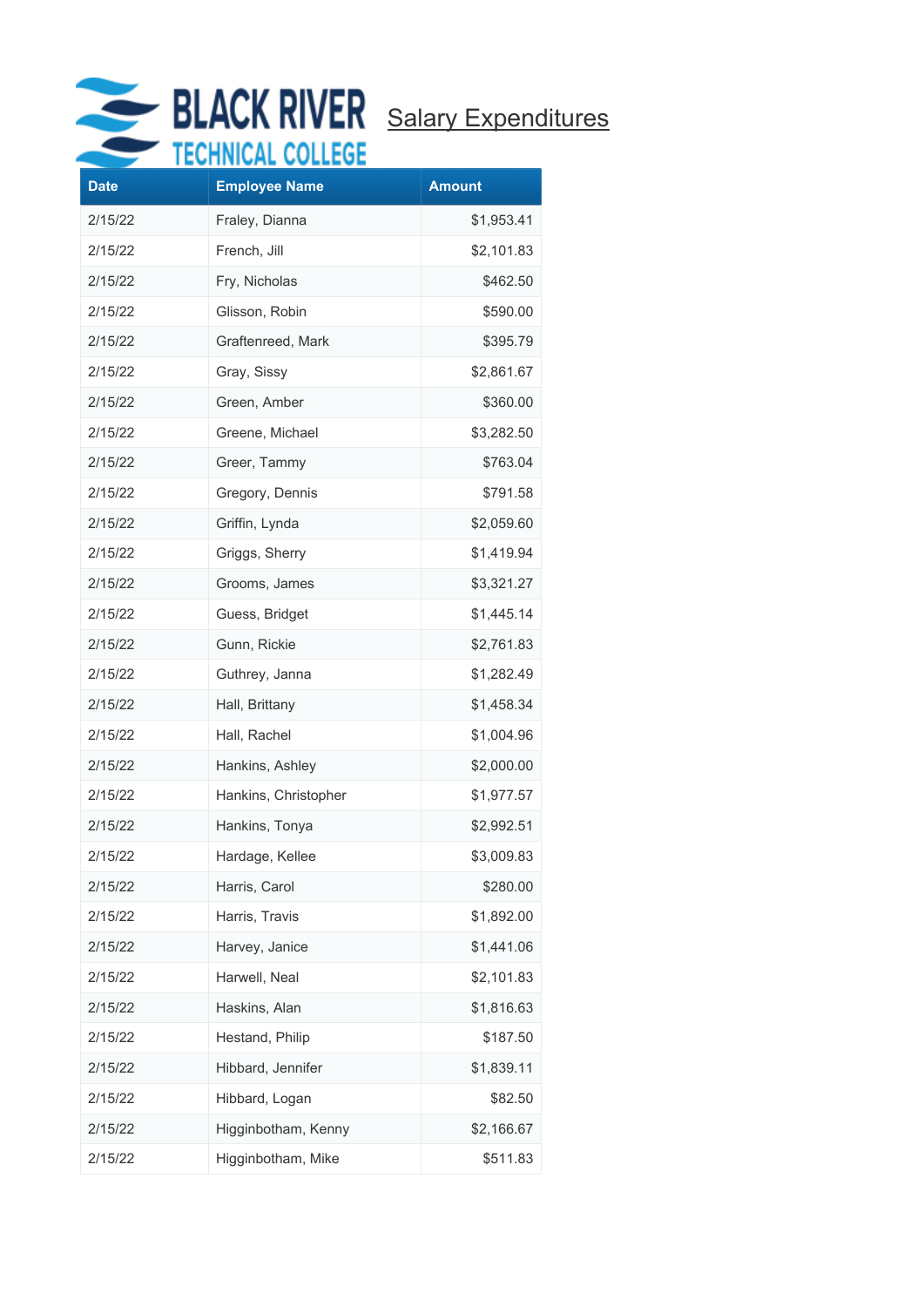

| <b>Date</b> | <b>Employee Name</b> | <b>Amount</b> |
|-------------|----------------------|---------------|
| 2/15/22     | Hoffman, David       | \$849.75      |
| 2/15/22     | Housh, Ramonda       | \$3,416.78    |
| 2/15/22     | Howard, Don          | \$142.86      |
| 2/15/22     | Huggins, John        | \$1,760.10    |
| 2/15/22     | Hunter, Laddie       | \$2,582.77    |
| 2/15/22     | Huskey, Freddie      | \$1,300.00    |
| 2/15/22     | Ingram, Trent        | \$2,494.31    |
| 2/15/22     | Inman, Lisa          | \$1,887.96    |
| 2/15/22     | Jackson, Lisa        | \$165.00      |
| 2/15/22     | Jenkins, Willa       | \$800.00      |
| 2/15/22     | Johnson, Heather     | \$270.00      |
| 2/15/22     | Johnson, Leslie      | \$121.00      |
| 2/15/22     | Jones, Dana          | \$1,102.51    |
| 2/15/22     | Junkersfeld, Amanda  | \$2,125.20    |
| 2/15/22     | Junkersfeld, Shaylee | \$1,331.54    |
| 2/15/22     | Kasinger, Bridgette  | \$2,618.18    |
| 2/15/22     | Kerley Mathews, Erin | \$1,000.00    |
| 2/15/22     | Kersey, Darenda      | \$2,594.92    |
| 2/15/22     | Killough, Austin     | \$1,115.00    |
| 2/15/22     | Koons, Katelyn       | \$1,935.19    |
| 2/15/22     | Koons, Rachel        | \$2,139.55    |
| 2/15/22     | Lemmons, Tammie      | \$3,014.36    |
| 2/15/22     | Lepard, Elizabeth    | \$1,004.96    |
| 2/15/22     | Lewis, William       | \$181.82      |
| 2/15/22     | Liebhaber, Karen     | \$3,910.38    |
| 2/15/22     | Linam, Jason         | \$2,633.58    |
| 2/15/22     | Lincoln, Jason       | \$125.00      |
| 2/15/22     | Linnstaedter, Joan   | \$2,126.92    |
| 2/15/22     | Lloyd, Aja           | \$1,748.54    |
| 2/15/22     | Loveless, Angela     | \$1,953.28    |
| 2/15/22     | Loveless, Elizabeth  | \$1,666.67    |
| 2/15/22     | Major, Alma          | \$309.39      |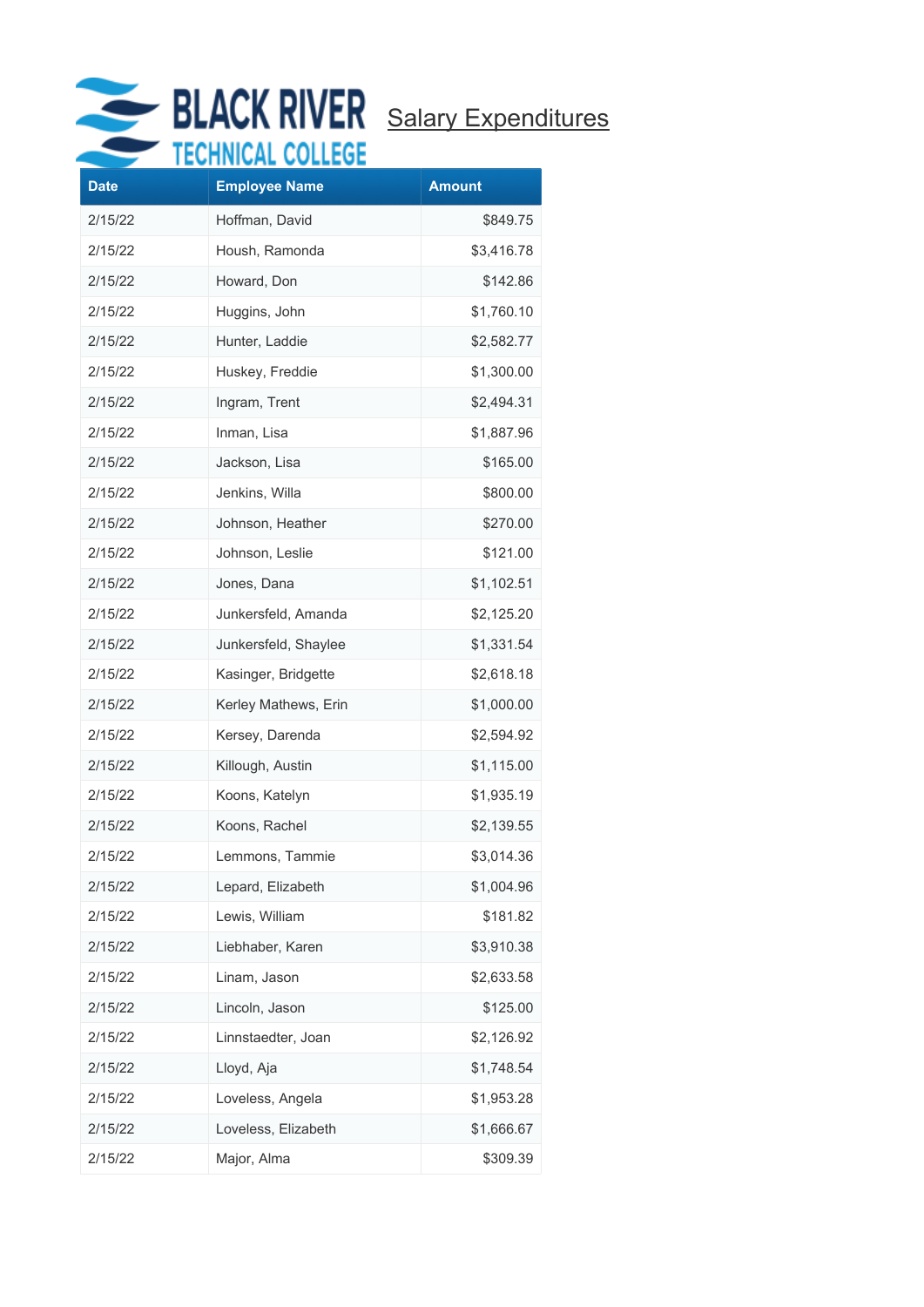

| <b>Date</b> | <b>Employee Name</b> | <b>Amount</b> |
|-------------|----------------------|---------------|
| 2/15/22     | Mann, Kiaya          | \$1,836.23    |
| 2/15/22     | Martens, Kody        | \$281.25      |
| 2/15/22     | Martin, Debora       | \$1,004.96    |
| 2/15/22     | McGhehey, Jordan     | \$1,554.50    |
| 2/15/22     | McMillon, Patty      | \$500.50      |
| 2/15/22     | Milligan, Angela     | \$981.13      |
| 2/15/22     | Milligan, Brittany   | \$1,004.96    |
| 2/15/22     | Moore, Regina        | \$2,679.85    |
| 2/15/22     | Morris, Eugenia      | \$972.40      |
| 2/15/22     | Mosier, Mark         | \$2,666.67    |
| 2/15/22     | Nelson, Thomas       | \$1,370.26    |
| 2/15/22     | Nitzsche, Holli      | \$1,794.61    |
| 2/15/22     | Ogden, Shannon       | \$2,731.03    |
| 2/15/22     | Patterson, Ronald    | \$1,445.14    |
| 2/15/22     | Perkins, Daphne      | \$2,182.43    |
| 2/15/22     | Plaster, Amy         | \$686.26      |
| 2/15/22     | Plaster, Darren      | \$2,026.84    |
| 2/15/22     | Plumley, Amanda      | \$1,858.22    |
| 2/15/22     | Price, Kendra        | \$375.00      |
| 2/15/22     | Redus, Casse         | \$1,666.67    |
| 2/15/22     | Robertson, Lisa      | \$1,073.88    |
| 2/15/22     | Rodriguez, Teresa    | \$1,666.67    |
| 2/15/22     | Rogers, Hannah       | \$348.75      |
| 2/15/22     | Rose, Bridgette      | \$1,143.02    |
| 2/15/22     | Rudi, Cynthia        | \$1,004.96    |
| 2/15/22     | Ryan, Tresa          | \$187.50      |
| 2/15/22     | Sade, Rhonda         | \$990.97      |
| 2/15/22     | Sanderson, Patricia  | \$1,742.67    |
| 2/15/22     | Sartain, Shana       | \$2,525.00    |
| 2/15/22     | Saylors, Tony        | \$1,613.82    |
| 2/15/22     | Scales, Emmanuel     | \$375.00      |
| 2/15/22     | Schenk, Aaron        | \$1,875.00    |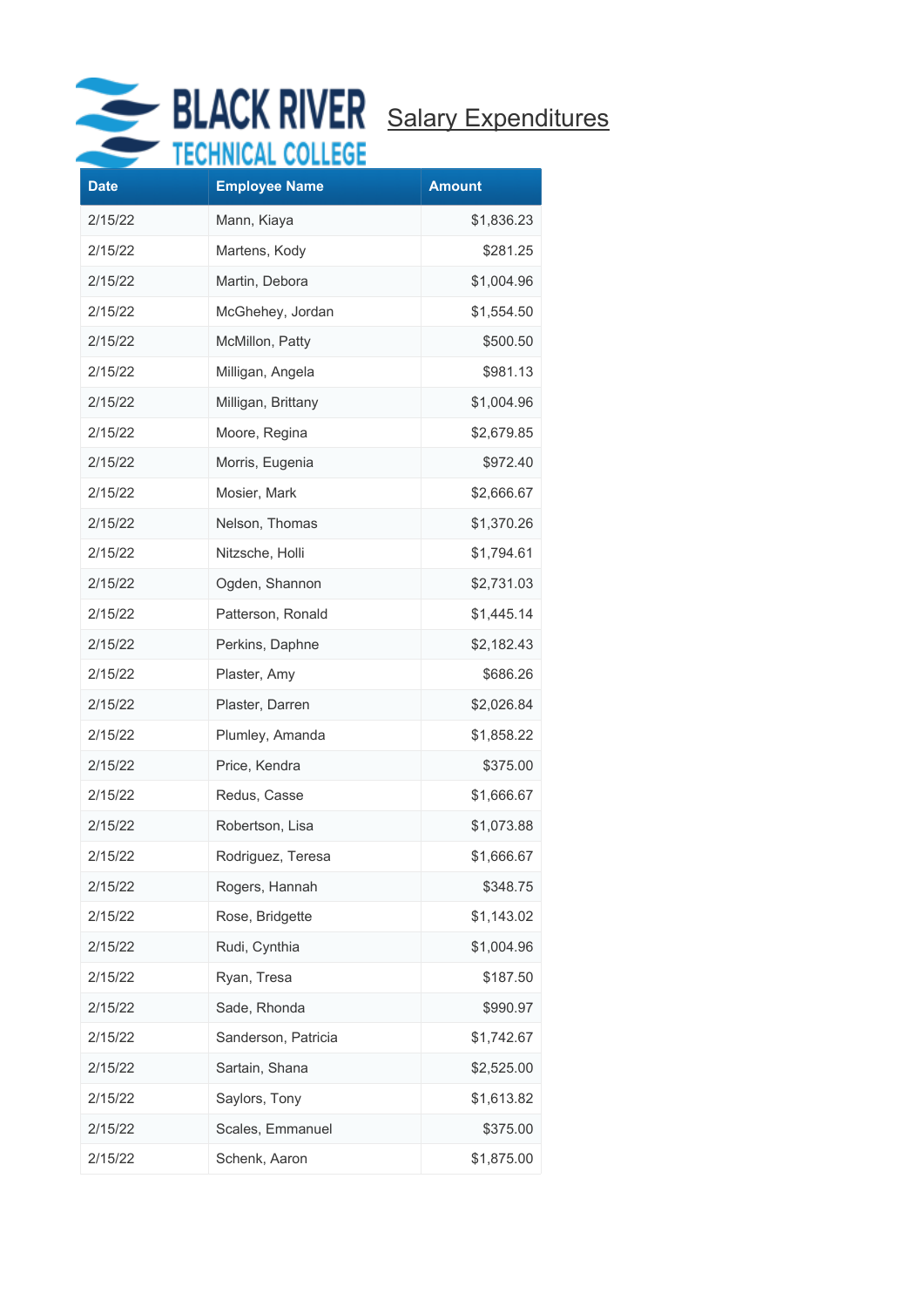

|             | EANNIANE AAPPEAP     |               |
|-------------|----------------------|---------------|
| <b>Date</b> | <b>Employee Name</b> | <b>Amount</b> |
| 2/15/22     | Shanlever, Susan     | \$1,707.73    |
| 2/15/22     | Shearer, Francesca   | \$1,612.64    |
| 2/15/22     | Shore, Cally         | \$1,487.65    |
| 2/15/22     | Simpson, Rebecca     | \$1,968.61    |
| 2/15/22     | Smith, Joanne        | \$970.00      |
| 2/15/22     | Smith, Marcus        | \$3,871.67    |
| 2/15/22     | Smith, Matthew       | \$2,099.01    |
| 2/15/22     | Smith, Roxann        | \$2,070.00    |
| 2/15/22     | Statler, Donna       | \$3,284.08    |
| 2/15/22     | Steele, Douglas      | \$1,287.18    |
| 2/15/22     | Stewart, Lindsay     | \$1,612.64    |
| 2/15/22     | Stillwell, Allen     | \$1,000.36    |
| 2/15/22     | Stillwell, Priscilla | \$3,156.25    |
| 2/15/22     | Stone, Rhonda        | \$3,910.38    |
| 2/15/22     | Stout, Jessica       | \$1,942.18    |
| 2/15/22     | Stroud, Tina         | \$2,016.32    |
| 2/15/22     | Sullinger, John      | \$2,104.17    |
| 2/15/22     | Taylor, Kimberly     | \$972.40      |
| 2/15/22     | Thielemann, Cindy    | \$300.00      |
| 2/15/22     | Thompson, Elizabeth  | \$3,014.36    |
| 2/15/22     | Throesch, Shauna     | \$1,787.65    |
| 2/15/22     | Thurman, Tamela      | \$1,528.74    |
| 2/15/22     | Towell, Mark         | \$780.00      |
| 2/15/22     | Tyler, Abigail       | \$1,541.66    |
| 2/15/22     | Walker, Makensie     | \$1,333.33    |
| 2/15/22     | Warnick, Mark        | \$2,250.00    |
| 2/15/22     | Williams, Julie      | \$2,708.33    |
| 2/15/22     | Williams, Kelly      | \$990.97      |
| 2/15/22     | Wilson, Shirley      | \$143.75      |
| 2/15/22     | Winslow, Holly       | \$7,769.27    |
| 2/15/22     | Wren, John           | \$1,592.88    |
| 2/28/22     | Adams, Kimberly      | \$2,648.20    |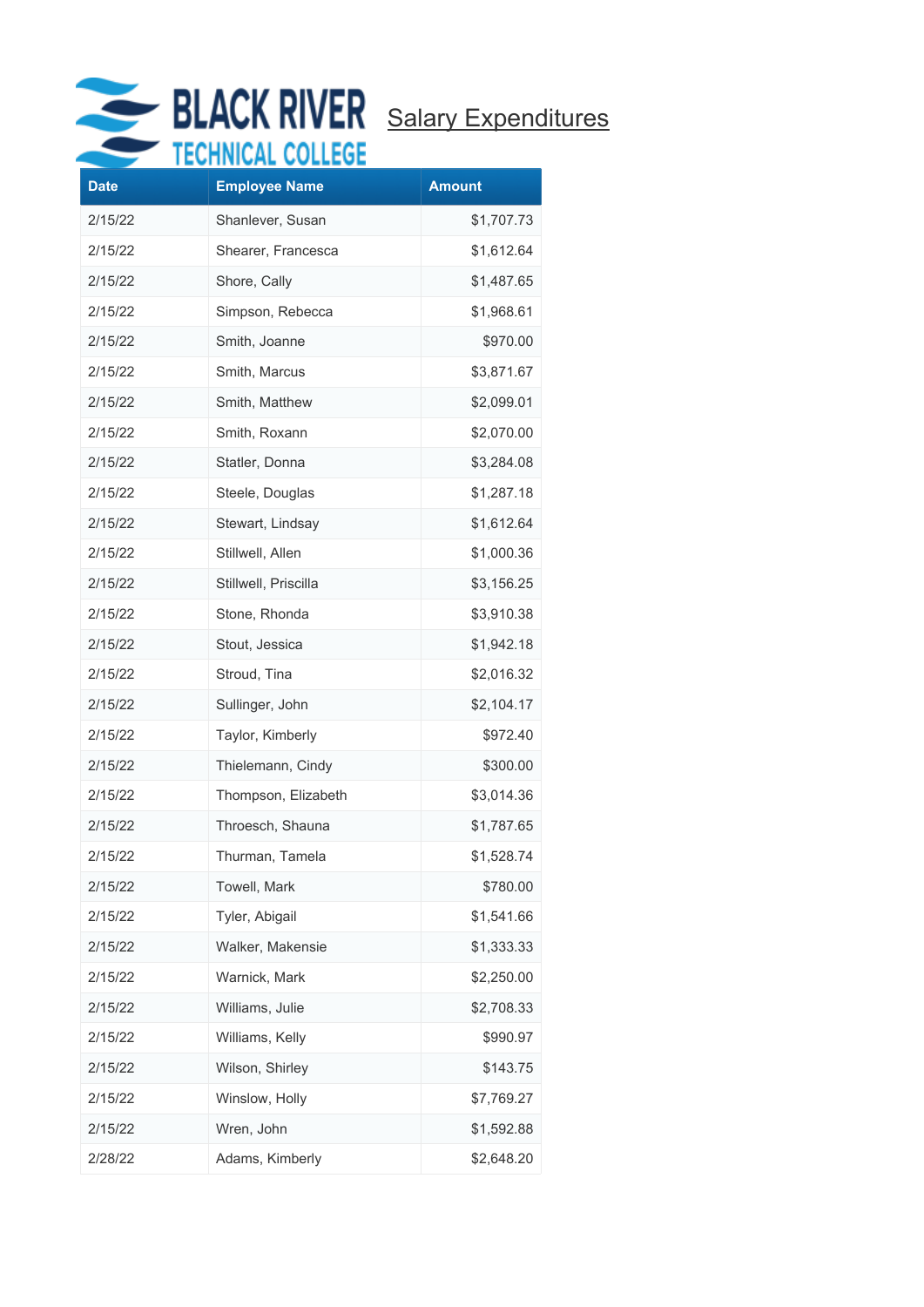

| <b>Date</b> | .<br><b>Employee Name</b> | <b>Amount</b> |
|-------------|---------------------------|---------------|
| 2/28/22     | Aguiar, Bryan             | \$373.13      |
| 2/28/22     | Alphin, Jessica           | \$2,762.77    |
| 2/28/22     | Anderson, Joshlyn         | \$1,364.56    |
| 2/28/22     | Anderson, Linda           | \$1,208.33    |
| 2/28/22     | Anderson, Mary            | \$1,599.17    |
| 2/28/22     | Baine, Brad               | \$4,145.83    |
| 2/28/22     | Baker, Carolyn            | \$1,100.00    |
| 2/28/22     | Baltz, Sheila             | \$1,817.05    |
| 2/28/22     | Barker, Ricky             | \$2,260.42    |
| 2/28/22     | Bassham, Jared            | \$1,970.45    |
| 2/28/22     | Baugh, Janet              | \$400.00      |
| 2/28/22     | Bigger, Kimberly          | \$2,377.09    |
| 2/28/22     | Bishop, Paige             | \$1,019.00    |
| 2/28/22     | Blaxton, Patricia         | \$2,542.60    |
| 2/28/22     | Boles, Peter              | \$2,071.61    |
| 2/28/22     | Bozarth, Katrina          | \$1,004.96    |
| 2/28/22     | Bradford, Dana            | \$2,015.80    |
| 2/28/22     | Bradley, Misty            | \$1,599.17    |
| 2/28/22     | Brown, Hunter             | \$2,900.00    |
| 2/28/22     | Caffrey, John             | \$990.96      |
| 2/28/22     | Cagle, Kelsie             | \$1,839.11    |
| 2/28/22     | Campbell, Melinda         | \$1,073.89    |
| 2/28/22     | Cantrell, Leah            | \$750.00      |
| 2/28/22     | Cates, Laurie             | \$505.00      |
| 2/28/22     | Cato, Brook               | \$1,995.24    |
| 2/28/22     | Checkett, Jonathan        | \$1,287.18    |
| 2/28/22     | Chester, Brandi           | \$2,361.53    |
| 2/28/22     | Clay, Dana                | \$1,500.00    |
| 2/28/22     | Clements, Courtney        | \$2,530.14    |
| 2/28/22     | Clements, Derek           | \$1,931.81    |
| 2/28/22     | Clements, Sasha           | \$760.00      |
| 2/28/22     | Coe, Charles              | \$1,947.92    |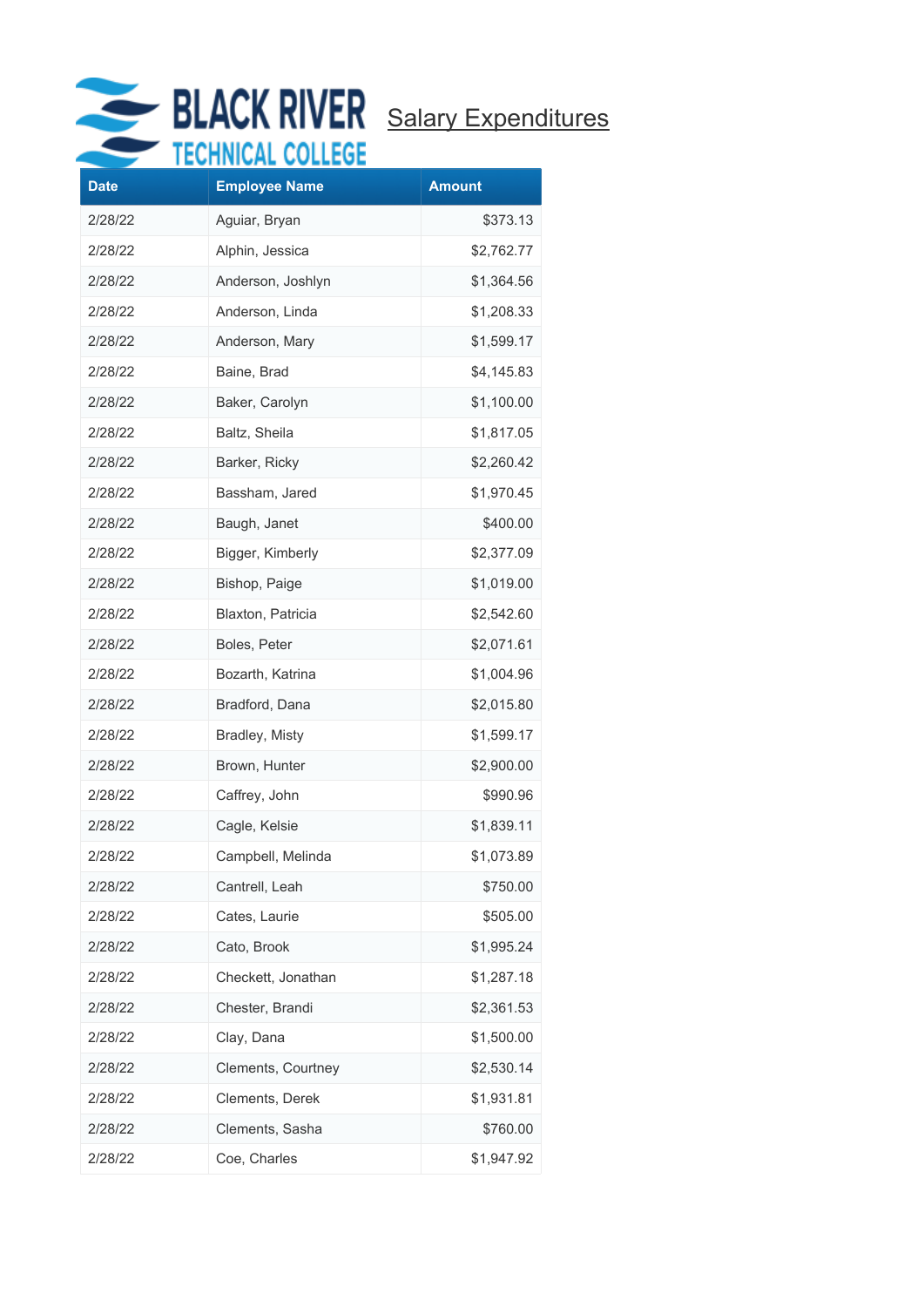

|             | <b><i>FIIIDER VI</i></b> |               |
|-------------|--------------------------|---------------|
| <b>Date</b> | <b>Employee Name</b>     | <b>Amount</b> |
| 2/28/22     | Collins, Elizabeth       | \$1,695.70    |
| 2/28/22     | Conrey, Ashley           | \$1,305.04    |
| 2/28/22     | Cornish, Gina            | \$520.00      |
| 2/28/22     | Cothren, Lisa            | \$900.00      |
| 2/28/22     | Courts, Bari             | \$375.00      |
| 2/28/22     | Crabtree, Rhonda         | \$1,966.76    |
| 2/28/22     | Crawford, Cynthia        | \$1,020.24    |
| 2/28/22     | Creach, Randall          | \$981.16      |
| 2/28/22     | Crow, Jason              | \$1,040.52    |
| 2/28/22     | Crow, Jessica            | \$995.01      |
| 2/28/22     | Dail, Larry              | \$2,646.29    |
| 2/28/22     | Davis, Jennifer          | \$1,639.65    |
| 2/28/22     | Davis, Mary              | \$1,970.80    |
| 2/28/22     | Declerk, Travis          | \$2,227.71    |
| 2/28/22     | Deloach, Jackie          | \$1,970.45    |
| 2/28/22     | Derbes, Christina        | \$1,938.39    |
| 2/28/22     | Dickson, Phillip         | \$2,975.29    |
| 2/28/22     | Dillion, Dane            | \$1,351.51    |
| 2/28/22     | Dyer, Carl               | \$1,792.32    |
| 2/28/22     | Earley, Joshua           | \$1,930.97    |
| 2/28/22     | Edington, Beverly        | \$1,287.18    |
| 2/28/22     | Edington, Julie          | \$5,520.83    |
| 2/28/22     | Eggensperger, Martin     | \$8,083.33    |
| 2/28/22     | Enis, Sohn               | \$562.50      |
| 2/28/22     | Eveland, Joan            | \$2,018.95    |
| 2/28/22     | Faulkner, Erin           | \$1,447.92    |
| 2/28/22     | Flagg, Debra             | \$1,031.25    |
| 2/28/22     | Flagg, Rex               | \$2,054.83    |
| 2/28/22     | Fraley, Dianna           | \$1,953.39    |
| 2/28/22     | French, Jill             | \$2,101.83    |
| 2/28/22     | Fry, Nicholas            | \$462.50      |
| 2/28/22     | Glisson, Robin           | \$380.00      |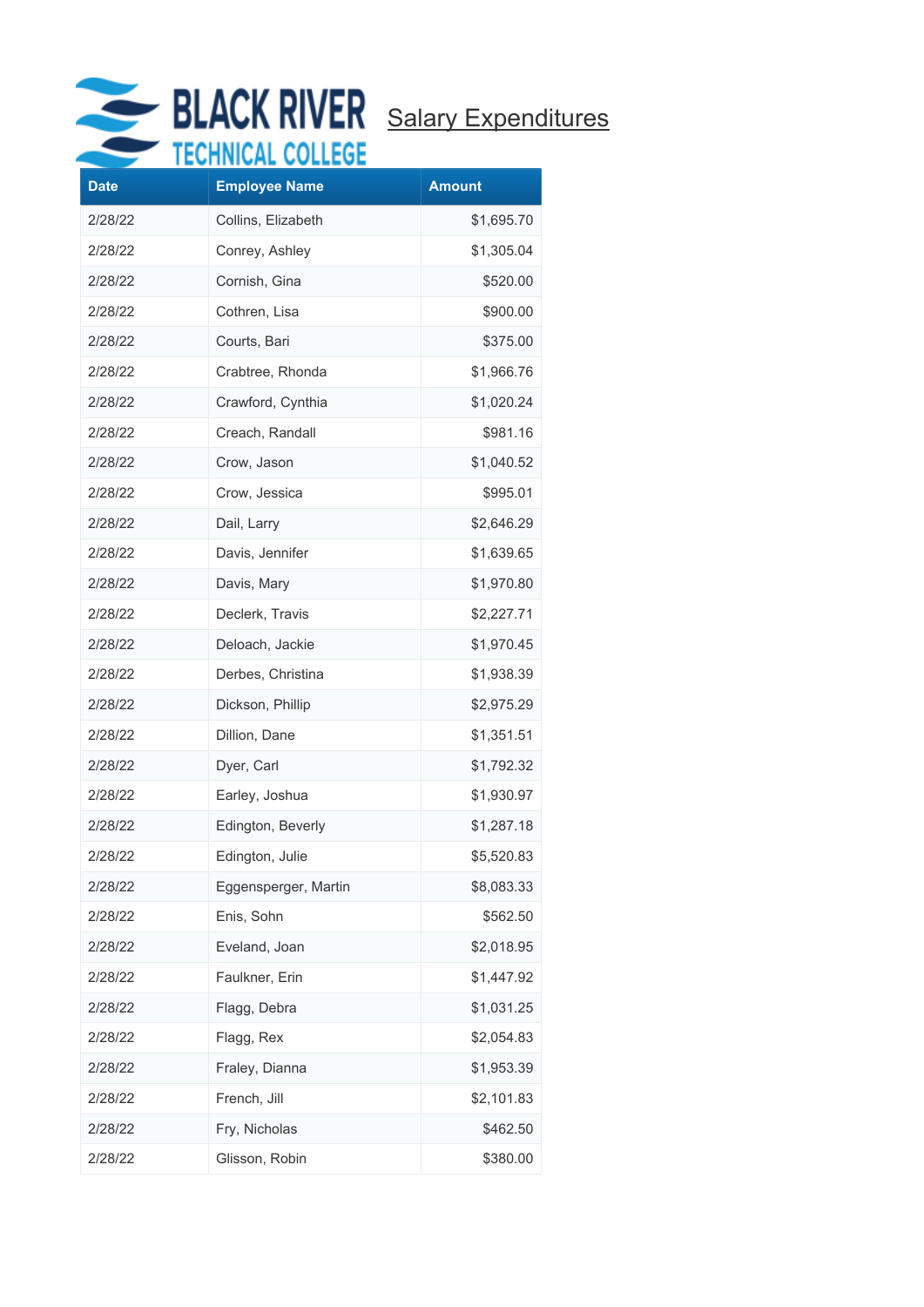

| <b>Date</b> | <b>Employee Name</b> | <b>Amount</b> |
|-------------|----------------------|---------------|
| 2/28/22     | Graftenreed, Mark    | \$395.79      |
| 2/28/22     | Gray, Sissy          | \$2,861.67    |
| 2/28/22     | Green, Amber         | \$216.00      |
| 2/28/22     | Greene, Michael      | \$3,282.50    |
| 2/28/22     | Greer, Tammy         | \$966.58      |
| 2/28/22     | Gregory, Dennis      | \$791.58      |
| 2/28/22     | Griffin, Lynda       | \$2,059.62    |
| 2/28/22     | Griggs, Sherry       | \$1,419.94    |
| 2/28/22     | Grooms, James        | \$3,404.64    |
| 2/28/22     | Guess, Bridget       | \$1,445.14    |
| 2/28/22     | Gugle, Tiffany       | \$400.00      |
| 2/28/22     | Gunn, Rickie         | \$2,761.83    |
| 2/28/22     | Guthrey, Janna       | \$1,282.49    |
| 2/28/22     | Hall, Brittany       | \$1,458.34    |
| 2/28/22     | Hall, Rachel         | \$1,004.96    |
| 2/28/22     | Hankins, Ashley      | \$2,000.00    |
| 2/28/22     | Hankins, Christopher | \$1,977.59    |
| 2/28/22     | Hankins, Tonya       | \$2,992.51    |
| 2/28/22     | Hardage, Kellee      | \$3,009.81    |
| 2/28/22     | Harris, Carol        | \$280.00      |
| 2/28/22     | Harris, Travis       | \$1,892.04    |
| 2/28/22     | Harvey, Janice       | \$1,441.06    |
| 2/28/22     | Harwell, Neal        | \$2,101.83    |
| 2/28/22     | Haskins, Alan        | \$1,816.63    |
| 2/28/22     | Hestand, Philip      | \$187.50      |
| 2/28/22     | Hibbard, Jennifer    | \$1,839.11    |
| 2/28/22     | Hibbard, Logan       | \$82.50       |
| 2/28/22     | Higginbotham, Kenny  | \$2,166.67    |
| 2/28/22     | Higginbotham, Mike   | \$511.83      |
| 2/28/22     | Hoffman, David       | \$849.75      |
| 2/28/22     | Housh, Ramonda       | \$3,416.78    |
| 2/28/22     | Howard, Don          | \$142.86      |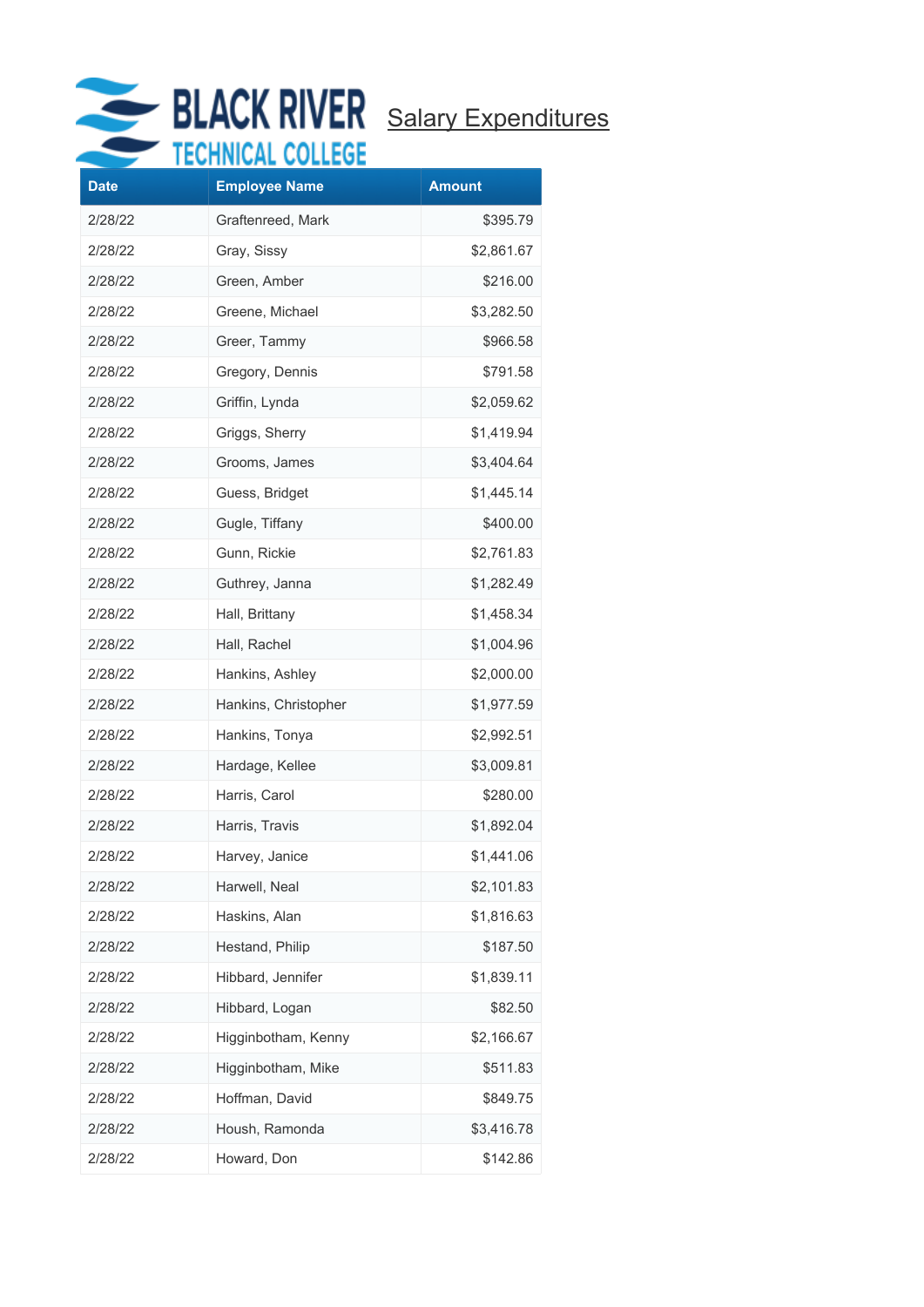

| <b>Date</b> | <b>Employee Name</b> | <b>Amount</b> |
|-------------|----------------------|---------------|
|             |                      |               |
| 2/28/22     | Huggins, John        | \$1,760.10    |
| 2/28/22     | Hunter, Laddie       | \$2,582.77    |
| 2/28/22     | Ingram, Trent        | \$2,494.31    |
| 2/28/22     | Inman, Lisa          | \$1,887.96    |
| 2/28/22     | Jackson, Lisa        | \$165.00      |
| 2/28/22     | Jenkins, Willa       | \$687.50      |
| 2/28/22     | Johnson, Heather     | \$760.00      |
| 2/28/22     | Johnson, Leslie      | \$291.50      |
| 2/28/22     | Jones, Dana          | \$1,102.51    |
| 2/28/22     | Junkersfeld, Amanda  | \$2,125.20    |
| 2/28/22     | Junkersfeld, Shaylee | \$1,331.54    |
| 2/28/22     | Kasinger, Bridgette  | \$1,858.18    |
| 2/28/22     | Kerley Mathews, Erin | \$1,000.00    |
| 2/28/22     | Kersey, Darenda      | \$2,594.92    |
| 2/28/22     | Killough, Austin     | \$850.00      |
| 2/28/22     | Koons, Katelyn       | \$1,935.19    |
| 2/28/22     | Koons, Rachel        | \$2,139.57    |
| 2/28/22     | Lemmons, Tammie      | \$3,014.36    |
| 2/28/22     | Lepard, Elizabeth    | \$1,004.96    |
| 2/28/22     | Lewis, William       | \$181.82      |
| 2/28/22     | Liebhaber, Karen     | \$3,910.38    |
| 2/28/22     | Linam, Jason         | \$2,633.58    |
| 2/28/22     | Lincoln, Jason       | \$125.00      |
| 2/28/22     | Linnstaedter, Joan   | \$2,126.93    |
| 2/28/22     | Lloyd, Aja           | \$1,748.54    |
| 2/28/22     | Loveless, Angela     | \$1,953.28    |
| 2/28/22     | Loveless, Elizabeth  | \$1,666.67    |
| 2/28/22     | Major, Alma          | \$309.39      |
| 2/28/22     | Mann, Kiaya          | \$1,836.23    |
| 2/28/22     | Martens, Kody        | \$281.25      |
| 2/28/22     | Martin, Debora       | \$1,004.96    |
| 2/28/22     | McGhehey, Jordan     | \$1,554.50    |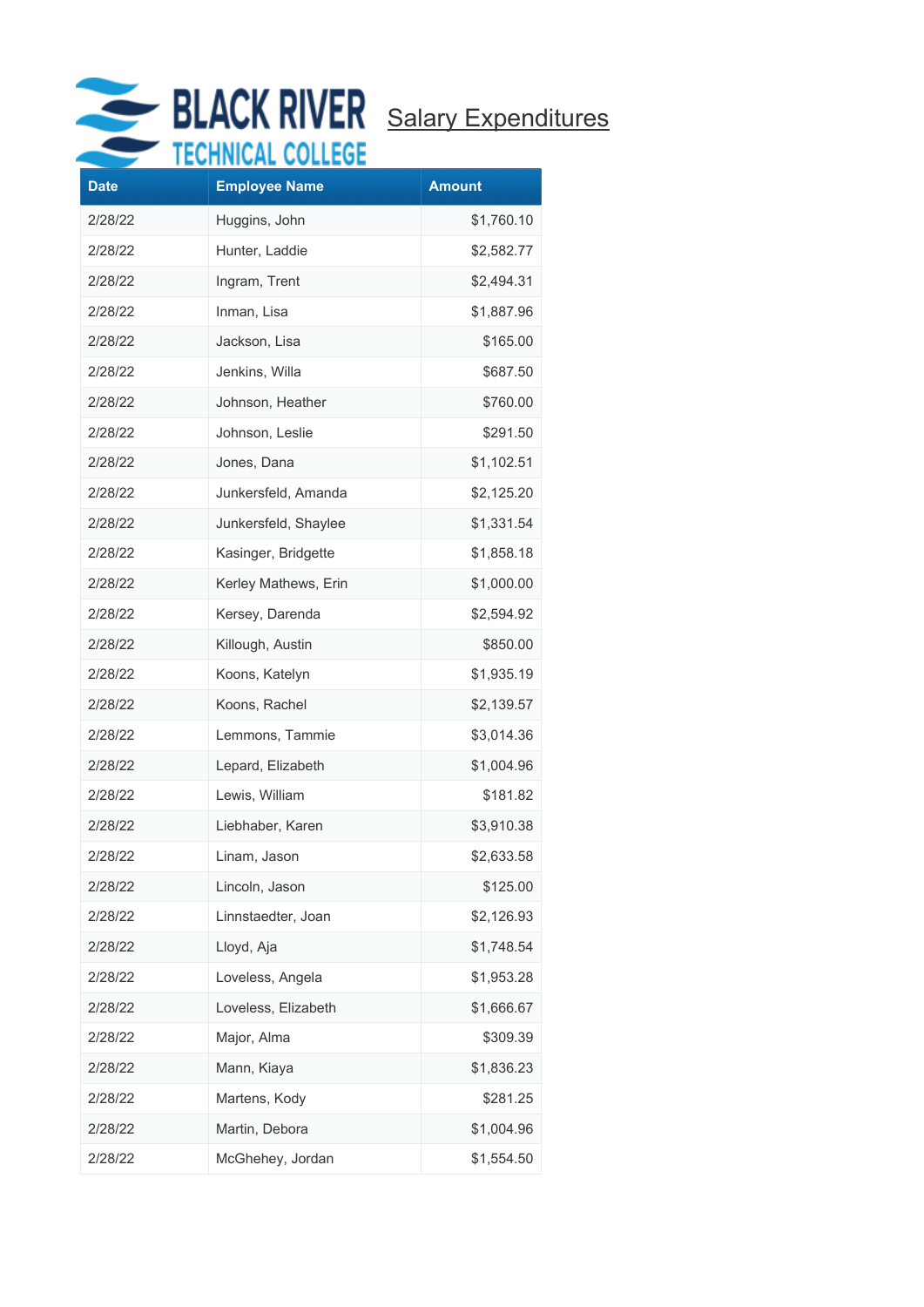

| <b>Date</b> | .<br><b>Employee Name</b> | <b>Amount</b> |
|-------------|---------------------------|---------------|
| 2/28/22     | McMillon, Patty           | \$225.50      |
| 2/28/22     | Milligan, Angela          | \$981.13      |
| 2/28/22     | Milligan, Brittany        | \$1,004.96    |
| 2/28/22     | Moore, Regina             | \$2,679.85    |
| 2/28/22     | Morris, Eugenia           | \$972.40      |
| 2/28/22     | Mosier, Mark              | \$2,666.67    |
| 2/28/22     | Nelson, Thomas            | \$1,370.26    |
| 2/28/22     | Nitzsche, Holli           | \$1,794.61    |
| 2/28/22     | Ogden, Shannon            | \$2,730.99    |
| 2/28/22     | Patterson, Ronald         | \$1,445.14    |
| 2/28/22     | Perkins, Daphne           | \$2,182.47    |
| 2/28/22     | Plaster, Amy              | \$686.26      |
| 2/28/22     | Plaster, Darren           | \$2,026.83    |
| 2/28/22     | Plumley, Amanda           | \$1,858.22    |
| 2/28/22     | Price, Kendra             | \$375.00      |
| 2/28/22     | Redus, Casse              | \$1,666.67    |
| 2/28/22     | Risinger, Gabriele        | \$180.00      |
| 2/28/22     | Robertson, Lisa           | \$1,073.88    |
| 2/28/22     | Rodriguez, Teresa         | \$1,666.67    |
| 2/28/22     | Rogers, Hannah            | \$165.00      |
| 2/28/22     | Rose, Bridgette           | \$1,143.02    |
| 2/28/22     | Rudi, Cynthia             | \$1,004.96    |
| 2/28/22     | Ryan, Tresa               | \$401.76      |
| 2/28/22     | Sade, Rhonda              | \$990.97      |
| 2/28/22     | Sanderson, Patricia       | \$1,742.67    |
| 2/28/22     | Sartain, Shana            | \$2,525.00    |
| 2/28/22     | Saylors, Tony             | \$1,613.82    |
| 2/28/22     | Scales, Emmanuel          | \$375.00      |
| 2/28/22     | Schenk, Aaron             | \$1,875.00    |
| 2/28/22     | Shanlever, Susan          | \$1,707.73    |
| 2/28/22     | Shearer, Francesca        | \$1,612.64    |
| 2/28/22     | Shore, Cally              | \$1,487.65    |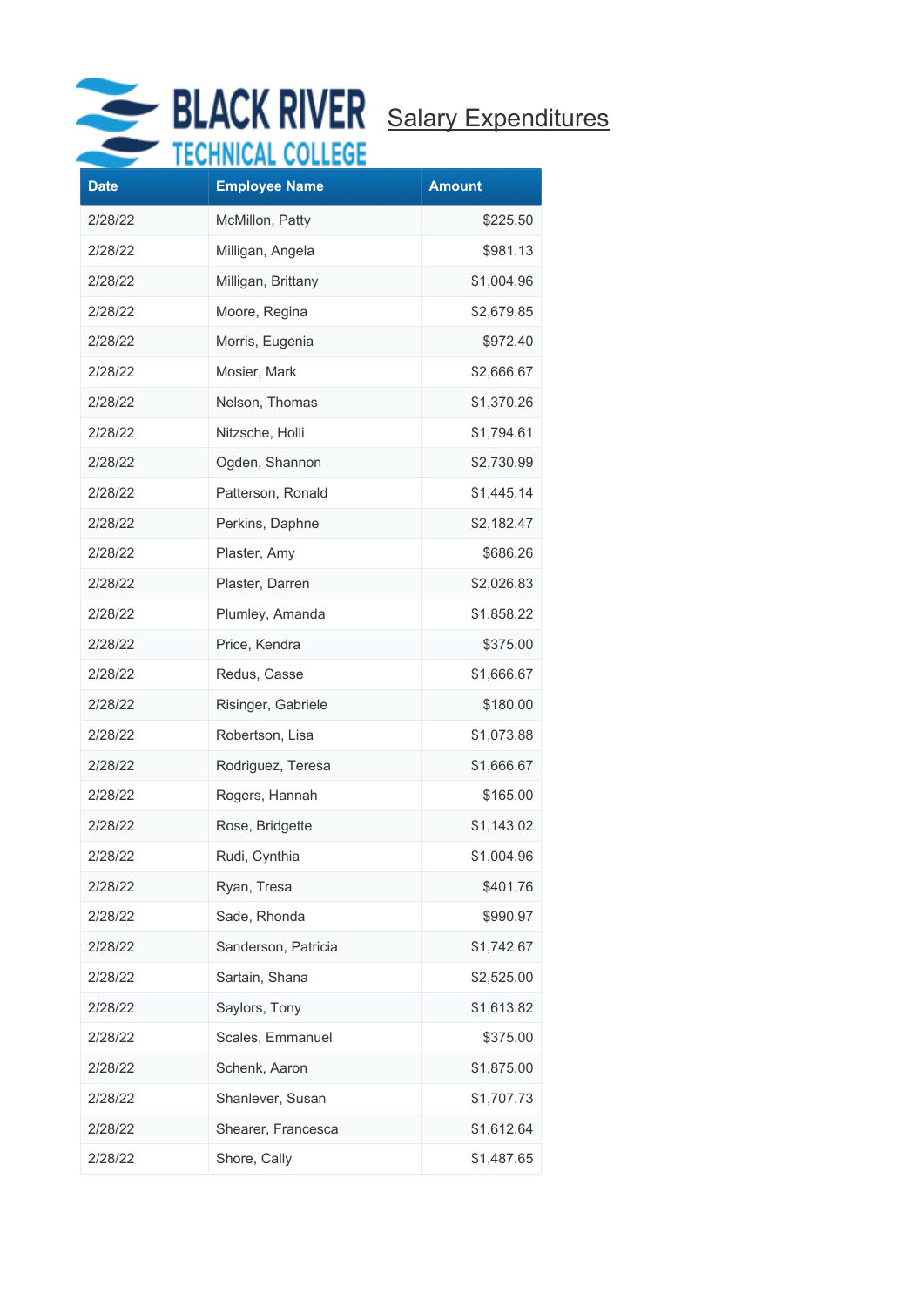

| <b>Date</b> | .<br><b>Employee Name</b> | <b>Amount</b> |
|-------------|---------------------------|---------------|
| 2/28/22     | Simpson, Rebecca          | \$1,968.61    |
| 2/28/22     | Smith, Joanne             | \$1,110.00    |
| 2/28/22     | Smith, Marcus             | \$4,671.67    |
| 2/28/22     | Smith, Matthew            | \$2,099.03    |
| 2/28/22     | Smith, Roxann             | \$1,610.00    |
| 2/28/22     | Statler, Donna            | \$3,284.08    |
| 2/28/22     | Steele, Douglas           | \$1,287.18    |
| 2/28/22     | Stewart, Lindsay          | \$1,612.64    |
| 2/28/22     | Stillwell, Allen          | \$1,000.36    |
| 2/28/22     | Stillwell, Priscilla      | \$3,156.25    |
| 2/28/22     | Stone, Rhonda             | \$3,910.38    |
| 2/28/22     | Stout, Jessica            | \$1,942.21    |
| 2/28/22     | Stroud, Tina              | \$2,016.32    |
| 2/28/22     | Sullinger, John           | \$2,104.17    |
| 2/28/22     | Taylor, Kimberly          | \$972.40      |
| 2/28/22     | Thielemann, Cindy         | \$157.50      |
| 2/28/22     | Thompson, Elizabeth       | \$3,014.36    |
| 2/28/22     | Throesch, Shauna          | \$1,787.61    |
| 2/28/22     | Thurman, Tamela           | \$1,528.74    |
| 2/28/22     | Towell, Mark              | \$600.00      |
| 2/28/22     | Tyler, Abigail            | \$1,541.66    |
| 2/28/22     | Walker, Makensie          | \$1,333.33    |
| 2/28/22     | Warnick, Mark             | \$2,250.00    |
| 2/28/22     | Williams, Julie           | \$2,708.33    |
| 2/28/22     | Williams, Kelly           | \$990.97      |
| 2/28/22     | Wren, John                | \$1,592.88    |
| 2/28/22     | Zimmer, Keri              | \$1,055.61    |
| 3/15/22     | Adams, Kimberly           | \$2,948.20    |
| 3/15/22     | Aguiar, Bryan             | \$373.13      |
| 3/15/22     | Alphin, Jessica           | \$2,762.77    |
| 3/15/22     | Anderson, Joshlyn         | \$1,364.56    |
| 3/15/22     | Anderson, Linda           | \$1,208.33    |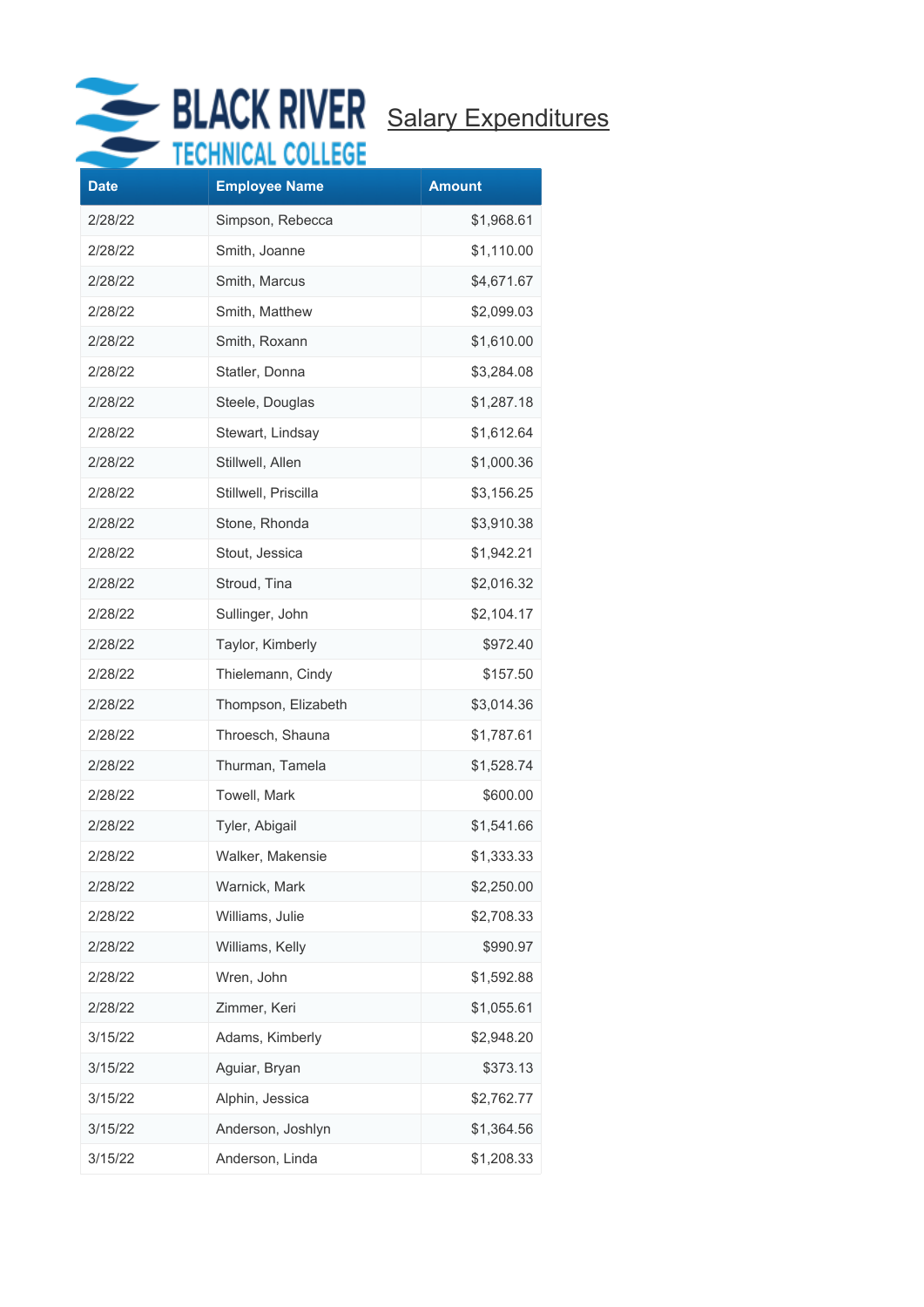

| <b>Date</b> | .<br><b>Employee Name</b> | <b>Amount</b> |
|-------------|---------------------------|---------------|
| 3/15/22     | Anderson, Mary            | \$1,599.17    |
| 3/15/22     | Baine, Brad               | \$4,145.83    |
| 3/15/22     | Baker, Carolyn            | \$1,712.50    |
| 3/15/22     | Baltz, Sheila             | \$1,817.05    |
| 3/15/22     | Barker, Ricky             | \$2,260.42    |
| 3/15/22     | Bassham, Jared            | \$1,970.45    |
| 3/15/22     | Baugh, Janet              | \$680.00      |
| 3/15/22     | Beeler, Cherilyn          | \$130.00      |
| 3/15/22     | Bigger, Kimberly          | \$2,377.09    |
| 3/15/22     | Bishop, Paige             | \$1,019.00    |
| 3/15/22     | Blaxton, Patricia         | \$2,542.60    |
| 3/15/22     | Boles, Peter              | \$2,527.81    |
| 3/15/22     | Bozarth, Katrina          | \$1,004.96    |
| 3/15/22     | Bradford, Dana            | \$2,015.80    |
| 3/15/22     | Bradley, Misty            | \$1,599.17    |
| 3/15/22     | Brown, Hunter             | \$2,900.00    |
| 3/15/22     | Caffrey, John             | \$990.96      |
| 3/15/22     | Cagle, Jordan             | \$140.00      |
| 3/15/22     | Cagle, Kelsie             | \$1,839.11    |
| 3/15/22     | Campbell, Melinda         | \$1,073.89    |
| 3/15/22     | Cantrell, Leah            | \$730.00      |
| 3/15/22     | Cates, Laurie             | \$710.00      |
| 3/15/22     | Cato, Brook               | \$1,995.24    |
| 3/15/22     | Checkett, Jonathan        | \$1,287.18    |
| 3/15/22     | Chester, Brandi           | \$2,361.53    |
| 3/15/22     | Clay, Dana                | \$1,500.00    |
| 3/15/22     | Clements, Courtney        | \$2,530.14    |
| 3/15/22     | Clements, Derek           | \$1,931.81    |
| 3/15/22     | Clements, Sasha           | \$1,580.00    |
| 3/15/22     | Coe, Charles              | \$1,947.92    |
| 3/15/22     | Collins, Elizabeth        | \$1,695.70    |
| 3/15/22     | Conrey, Ashley            | \$1,305.04    |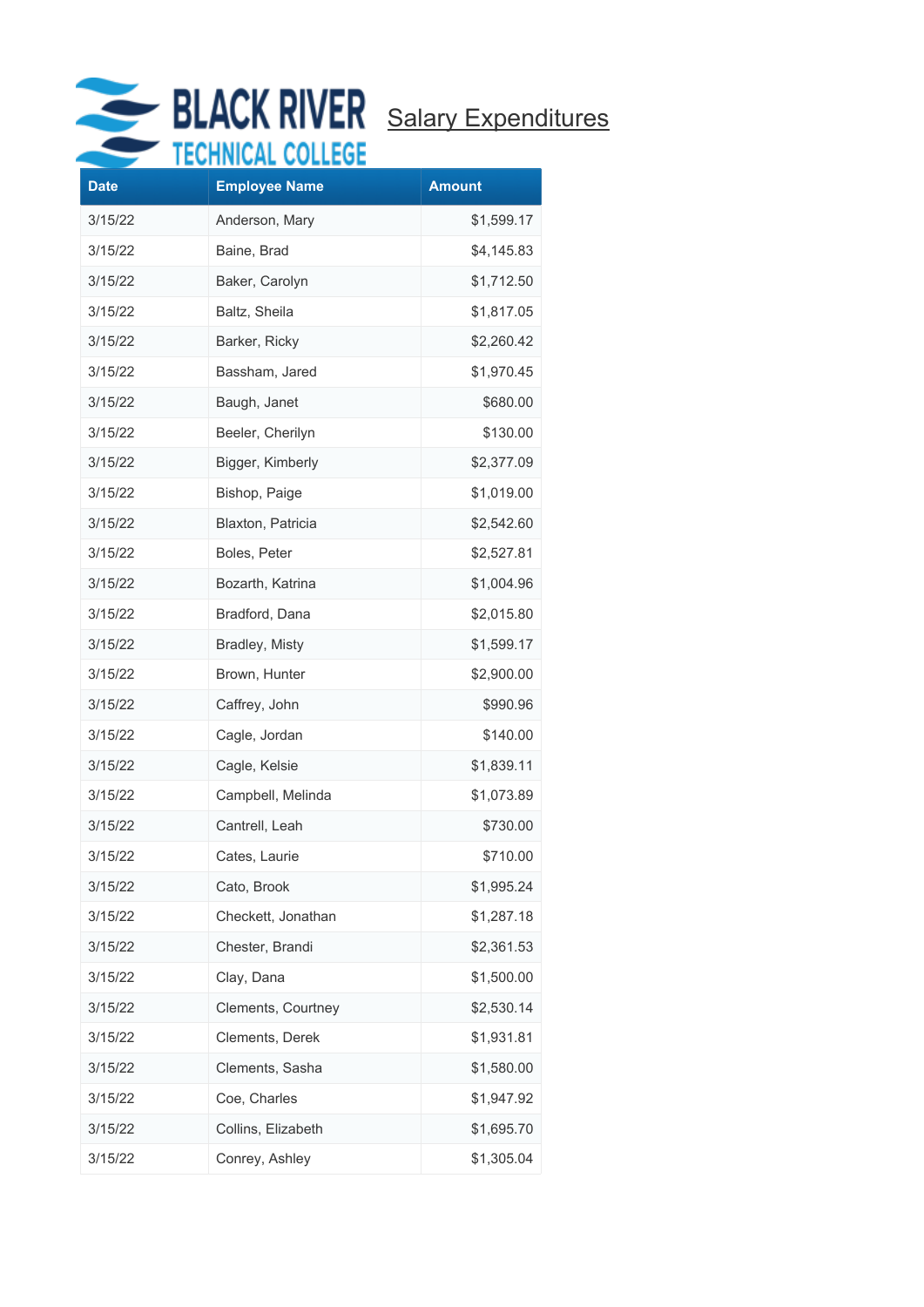

| <b>Date</b> | ww<br><b>Employee Name</b> | <b>Amount</b> |
|-------------|----------------------------|---------------|
| 3/15/22     | Cornish, Gina              | \$460.00      |
| 3/15/22     | Courts, Bari               | \$375.00      |
| 3/15/22     | Crabtree, Rhonda           | \$1,966.76    |
| 3/15/22     | Crawford, Cynthia          | \$1,020.24    |
| 3/15/22     | Creach, Randall            | \$981.16      |
| 3/15/22     | Crocker, Jessica           | \$360.00      |
| 3/15/22     | Crow, Jason                | \$1,040.52    |
| 3/15/22     | Crow, Jessica              | \$995.01      |
| 3/15/22     | Dail, Larry                | \$2,646.29    |
| 3/15/22     | Davis, Jennifer            | \$1,639.65    |
| 3/15/22     | Davis, Mary                | \$1,970.80    |
| 3/15/22     | Declerk, Travis            | \$2,227.71    |
| 3/15/22     | Deloach, Jackie            | \$1,970.45    |
| 3/15/22     | Derbes, Christina          | \$1,938.39    |
| 3/15/22     | Dickson, Phillip           | \$2,975.29    |
| 3/15/22     | Dillion, Dane              | \$1,351.51    |
| 3/15/22     | Dyer, Carl                 | \$1,792.32    |
| 3/15/22     | Earley, Joshua             | \$1,930.97    |
| 3/15/22     | Edington, Beverly          | \$1,287.18    |
| 3/15/22     | Edington, Julie            | \$2,270.83    |
| 3/15/22     | Eggensperger, Martin       | \$8,083.33    |
| 3/15/22     | Enis, Sohn                 | \$562.50      |
| 3/15/22     | Eveland, Joan              | \$2,018.95    |
| 3/15/22     | Faulkner, Erin             | \$1,447.92    |
| 3/15/22     | Flagg, Debra               | \$856.25      |
| 3/15/22     | Flagg, Rex                 | \$2,054.83    |
| 3/15/22     | Fort, Jeannie              | \$350.00      |
| 3/15/22     | Fraley, Dianna             | \$2,151.39    |
| 3/15/22     | French, Jill               | \$2,101.83    |
| 3/15/22     | Fry, Nicholas              | \$462.50      |
| 3/15/22     | Glisson, Robin             | \$1,080.00    |
| 3/15/22     | Graftenreed, Mark          | \$395.79      |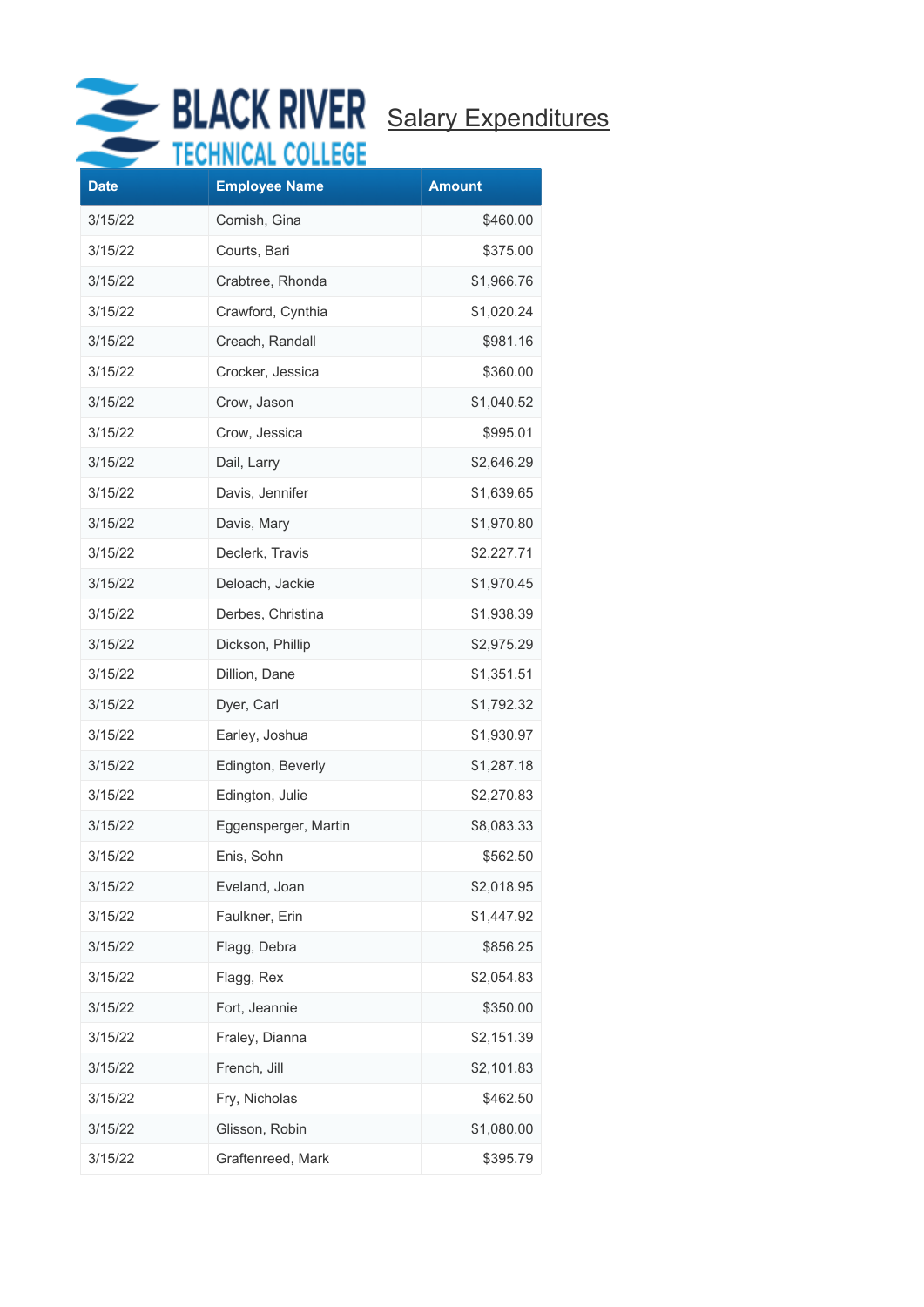

| <b>Date</b> | <b>Employee Name</b> | <b>Amount</b> |
|-------------|----------------------|---------------|
| 3/15/22     | Gray, Sissy          | \$2,861.67    |
| 3/15/22     | Green, Amber         | \$432.00      |
| 3/15/22     | Greene, Michael      | \$3,282.50    |
| 3/15/22     | Greer, Tammy         | \$966.58      |
| 3/15/22     | Gregory, Dennis      | \$791.58      |
| 3/15/22     | Griffey, Kimberly    | \$370.00      |
| 3/15/22     | Griffin, Lynda       | \$2,059.62    |
| 3/15/22     | Griggs, Sherry       | \$1,419.94    |
| 3/15/22     | Grooms, James        | \$3,404.62    |
| 3/15/22     | Guess, Bridget       | \$1,445.14    |
| 3/15/22     | Gunn, Rickie         | \$3,152.46    |
| 3/15/22     | Guthrey, Janna       | \$1,282.49    |
| 3/15/22     | Hall, Brittany       | \$1,458.34    |
| 3/15/22     | Hall, Rachel         | \$1,004.96    |
| 3/15/22     | Hankins, Ashley      | \$2,000.00    |
| 3/15/22     | Hankins, Christopher | \$1,977.59    |
| 3/15/22     | Hankins, Tonya       | \$2,992.51    |
| 3/15/22     | Hardage, Kellee      | \$3,009.81    |
| 3/15/22     | Harris, Carol        | \$280.00      |
| 3/15/22     | Harris, Travis       | \$1,892.04    |
| 3/15/22     | Harvey, Janice       | \$1,441.06    |
| 3/15/22     | Harwell, Neal        | \$2,101.83    |
| 3/15/22     | Haskins, Alan        | \$1,816.63    |
| 3/15/22     | Hestand, Philip      | \$187.50      |
| 3/15/22     | Hibbard, Jennifer    | \$1,839.11    |
| 3/15/22     | Hibbard, Logan       | \$82.50       |
| 3/15/22     | Higginbotham, Kenny  | \$2,166.67    |
| 3/15/22     | Higginbotham, Mike   | \$511.83      |
| 3/15/22     | Hoffman, David       | \$849.75      |
| 3/15/22     | Housh, Ramonda       | \$3,416.78    |
| 3/15/22     | Howard, Don          | \$142.86      |
| 3/15/22     | Huggins, John        | \$1,760.10    |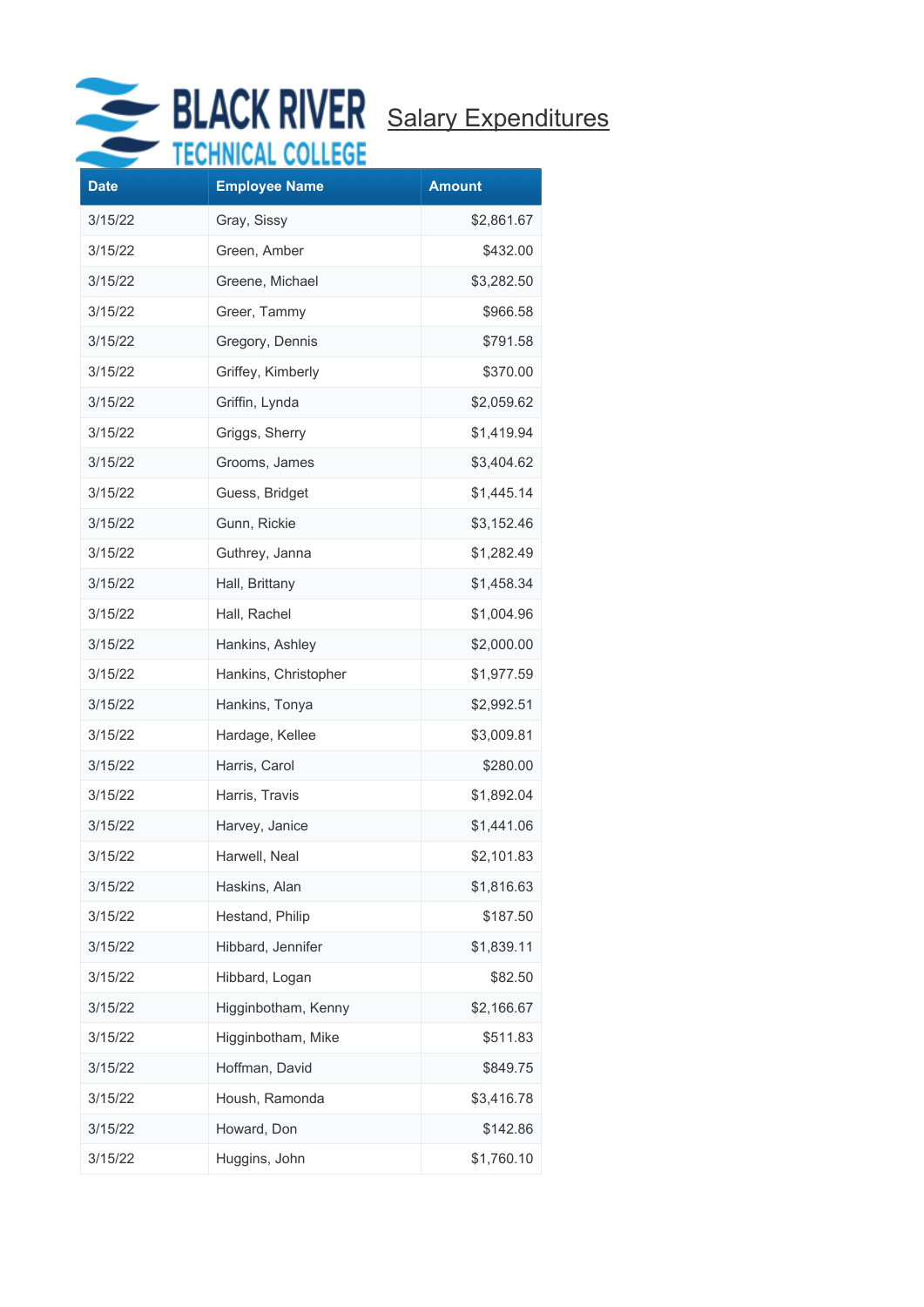

| <b>Date</b> | ᠁<br><b>Employee Name</b> | <b>Amount</b> |
|-------------|---------------------------|---------------|
| 3/15/22     | Hunter, Laddie            | \$2,582.77    |
| 3/15/22     | Huskey, Freddie           | \$2,330.00    |
| 3/15/22     | Ingram, Trent             | \$2,494.31    |
| 3/15/22     | Inman, Lisa               | \$1,887.96    |
| 3/15/22     | Jackson, Lisa             | \$165.00      |
| 3/15/22     | Jenkins, Willa            | \$1,275.00    |
| 3/15/22     | Johnson, Heather          | \$640.00      |
| 3/15/22     | Johnson, Leslie           | \$517.00      |
| 3/15/22     | Jones, Dana               | \$1,102.51    |
| 3/15/22     | Junkersfeld, Amanda       | \$2,125.20    |
| 3/15/22     | Junkersfeld, Shaylee      | \$1,331.54    |
| 3/15/22     | Kasinger, Bridgette       | \$1,858.18    |
| 3/15/22     | Kerley Mathews, Erin      | \$1,000.00    |
| 3/15/22     | Kersey, Darenda           | \$2,594.92    |
| 3/15/22     | Killough, Austin          | \$1,305.00    |
| 3/15/22     | Koons, Katelyn            | \$1,935.19    |
| 3/15/22     | Koons, Rachel             | \$2,139.57    |
| 3/15/22     | Lemmons, Tammie           | \$3,014.36    |
| 3/15/22     | Lepard, Elizabeth         | \$1,004.96    |
| 3/15/22     | Lewis, William            | \$181.82      |
| 3/15/22     | Liebhaber, Karen          | \$3,910.38    |
| 3/15/22     | Linam, Jason              | \$2,633.58    |
| 3/15/22     | Lincoln, Jason            | \$125.00      |
| 3/15/22     | Linnstaedter, Joan        | \$2,126.93    |
| 3/15/22     | Lloyd, Aja                | \$1,748.54    |
| 3/15/22     | Loveless, Angela          | \$1,953.28    |
| 3/15/22     | Loveless, Elizabeth       | \$1,666.67    |
| 3/15/22     | Major, Alma               | \$309.39      |
| 3/15/22     | Mann, Kiaya               | \$6,471.63    |
| 3/15/22     | Martens, Kody             | \$281.25      |
| 3/15/22     | Martin, Debora            | \$1,004.96    |
| 3/15/22     | McGhehey, Jordan          | \$1,554.50    |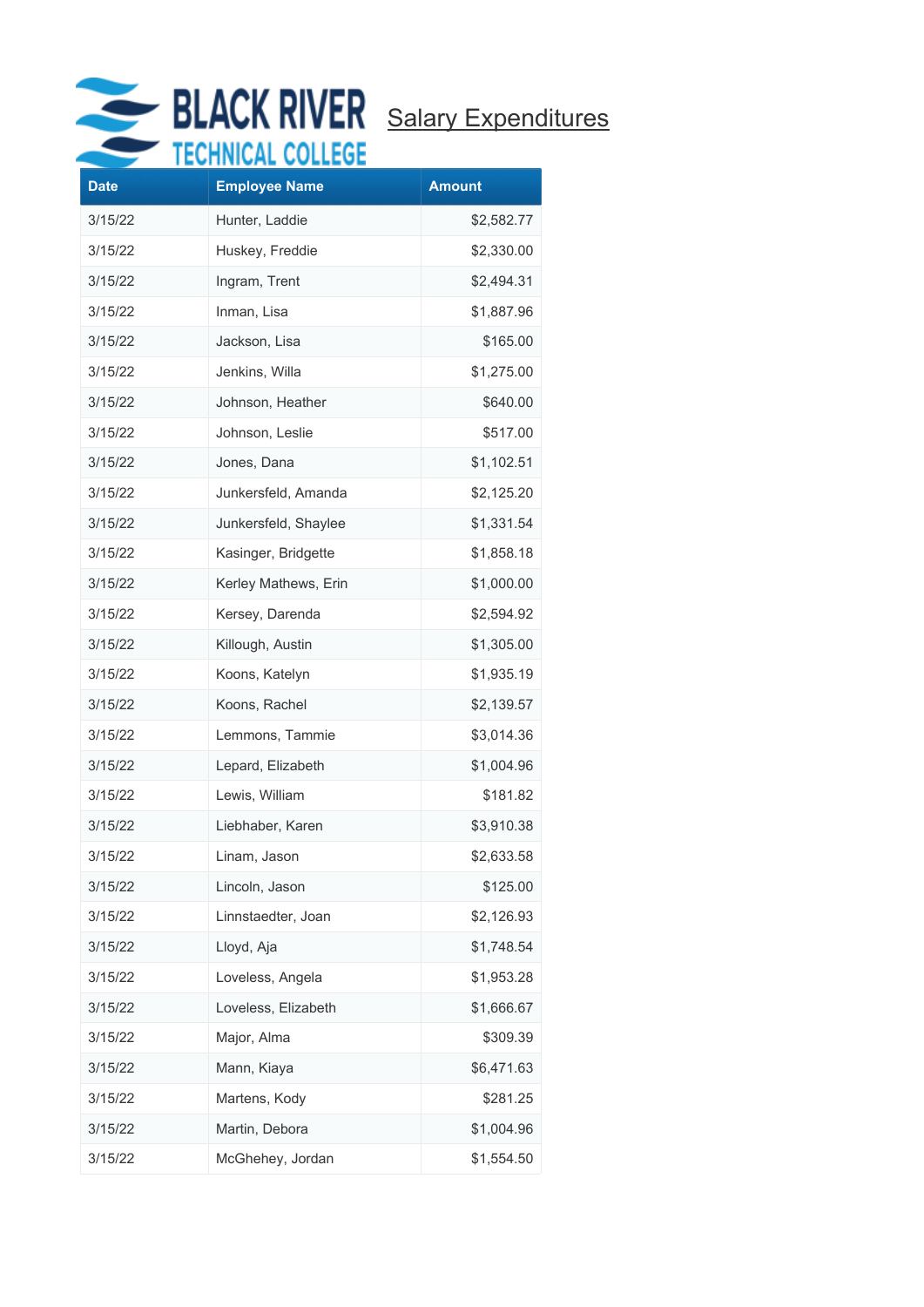

| <b>Date</b> | .    .<br><b>Employee Name</b> | <b>Amount</b> |
|-------------|--------------------------------|---------------|
| 3/15/22     | McMillon, Patty                | \$632.50      |
| 3/15/22     | Milligan, Angela               | \$981.13      |
| 3/15/22     | Milligan, Brittany             | \$1,004.96    |
| 3/15/22     | Moore, Regina                  | \$2,679.85    |
| 3/15/22     | Morris, Eugenia                | \$972.40      |
| 3/15/22     | Mosier, Mark                   | \$2,666.67    |
| 3/15/22     | Nelson, Thomas                 | \$1,370.26    |
| 3/15/22     | Nitzsche, Holli                | \$1,794.61    |
| 3/15/22     | Ogden, Shannon                 | \$2,730.99    |
| 3/15/22     | Patterson, Ronald              | \$1,445.14    |
| 3/15/22     | Perkins, Daphne                | \$2,182.47    |
| 3/15/22     | Plaster, Amy                   | \$686.26      |
| 3/15/22     | Plaster, Darren                | \$2,026.83    |
| 3/15/22     | Plumley, Amanda                | \$1,858.22    |
| 3/15/22     | Price, Kendra                  | \$375.00      |
| 3/15/22     | Redus, Casse                   | \$1,666.67    |
| 3/15/22     | Risinger, Gabriele             | \$1,860.00    |
| 3/15/22     | Robertson, Lisa                | \$1,073.88    |
| 3/15/22     | Rodriguez, Teresa              | \$1,666.67    |
| 3/15/22     | Rogers, Hannah                 | \$375.00      |
| 3/15/22     | Rose, Bridgette                | \$1,143.02    |
| 3/15/22     | Rudi, Cynthia                  | \$1,004.96    |
| 3/15/22     | Ryan, Tresa                    | \$401.79      |
| 3/15/22     | Sade, Rhonda                   | \$990.97      |
| 3/15/22     | Samons, Kimbra                 | \$60.00       |
| 3/15/22     | Sanderson, Patricia            | \$1,742.67    |
| 3/15/22     | Sartain, Shana                 | \$2,525.00    |
| 3/15/22     | Saylors, Tony                  | \$1,613.82    |
| 3/15/22     | Scales, Emmanuel               | \$375.00      |
| 3/15/22     | Schenk, Aaron                  | \$1,875.00    |
| 3/15/22     | Shanlever, Susan               | \$1,707.73    |
| 3/15/22     | Shearer, Francesca             | \$1,612.64    |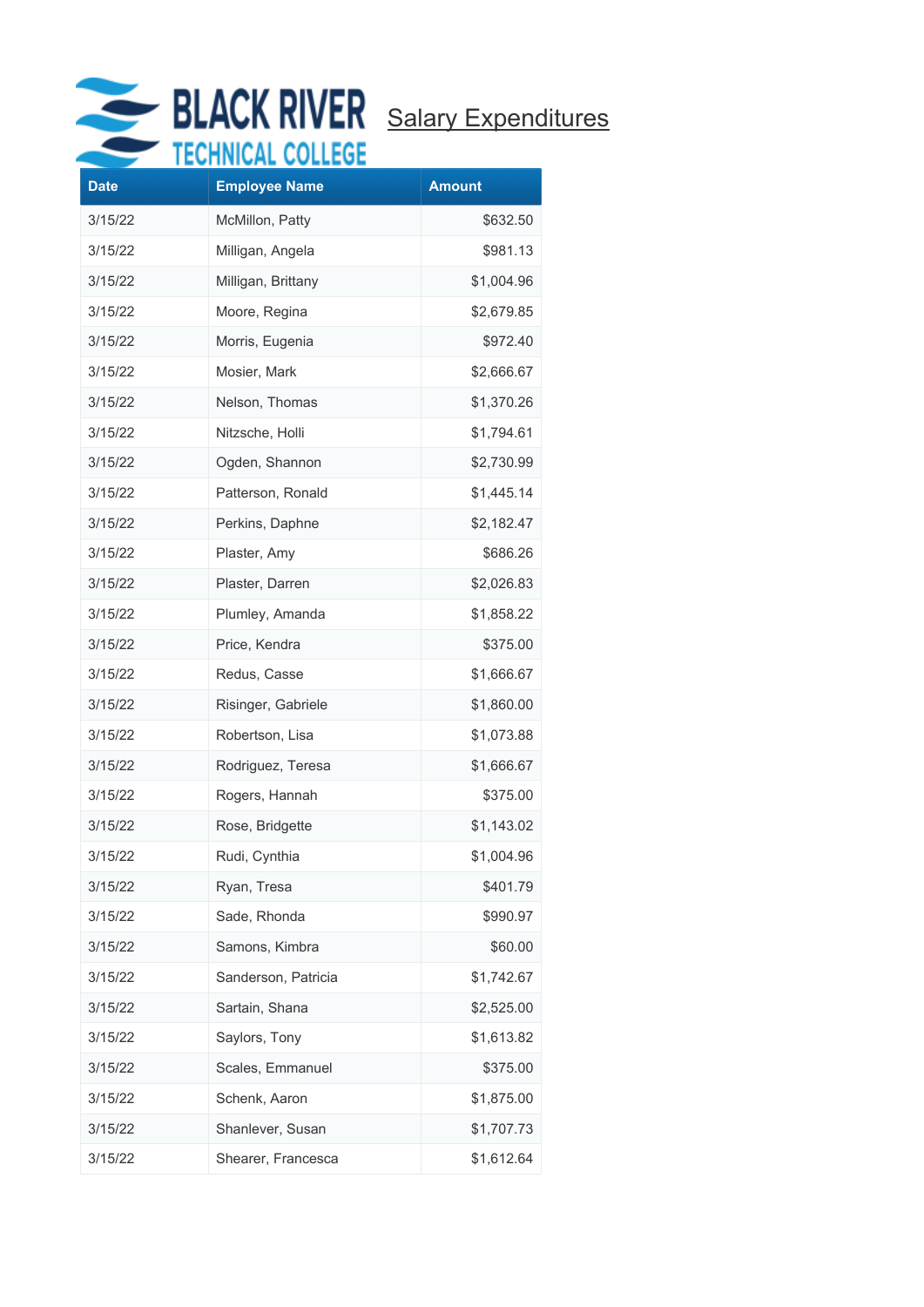

| <b>Date</b> | .<br><b>Employee Name</b> | <b>Amount</b> |
|-------------|---------------------------|---------------|
| 3/15/22     | Shore, Cally              | \$4,660.53    |
| 3/15/22     | Simpson, Rebecca          | \$1,968.61    |
| 3/15/22     | Smith, Joanne             | \$2,020.00    |
| 3/15/22     | Smith, Marcus             | \$3,871.67    |
| 3/15/22     | Smith, Matthew            | \$2,099.03    |
| 3/15/22     | Smith, Roxann             | \$2,150.00    |
| 3/15/22     | Statler, Donna            | \$3,284.08    |
| 3/15/22     | Steele, Douglas           | \$1,287.18    |
| 3/15/22     | Stewart, Lindsay          | \$1,612.64    |
| 3/15/22     | Stillwell, Allen          | \$1,000.36    |
| 3/15/22     | Stillwell, Priscilla      | \$3,156.25    |
| 3/15/22     | Stone, Rhonda             | \$3,910.38    |
| 3/15/22     | Stout, Jessica            | \$1,942.21    |
| 3/15/22     | Stroud, Tina              | \$2,016.32    |
| 3/15/22     | Sullinger, John           | \$2,104.17    |
| 3/15/22     | Taylor, Kimberly          | \$972.40      |
| 3/15/22     | Thielemann, Cindy         | \$375.00      |
| 3/15/22     | Thompson, Elizabeth       | \$3,014.36    |
| 3/15/22     | Throesch, Shauna          | \$1,787.61    |
| 3/15/22     | Thurman, Tamela           | \$1,528.74    |
| 3/15/22     | Towell, Mark              | \$1,057.50    |
| 3/15/22     | Tyler, Abigail            | \$1,541.66    |
| 3/15/22     | Vaughn, Jennifer          | \$410.00      |
| 3/15/22     | Walker, Makensie          | \$1,333.33    |
| 3/15/22     | Warnick, Mark             | \$2,250.00    |
| 3/15/22     | Williams, Julie           | \$2,708.33    |
| 3/15/22     | Williams, Kelly           | \$990.97      |
| 3/15/22     | Wilson, Shirley           | \$137.50      |
| 3/15/22     | Wren, John                | \$1,592.88    |
| 3/15/22     | Zimmer, Keri              | \$1,583.34    |
| 3/31/22     | Adams, Kimberly           | \$2,948.20    |
| 3/31/22     | Aguiar, Bryan             | \$373.13      |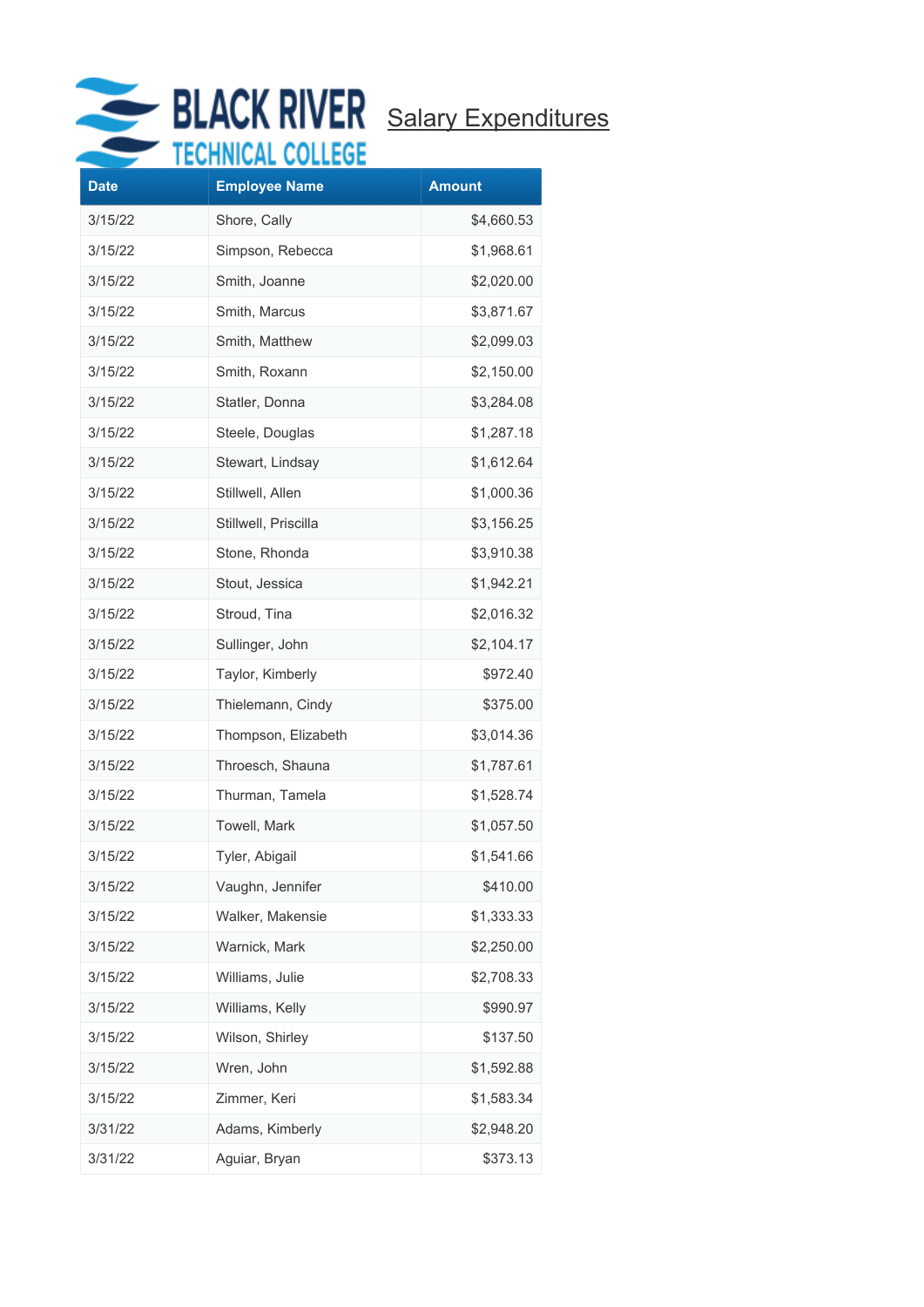

| <b>Date</b><br><b>Employee Name</b><br><b>Amount</b><br>3/31/22<br>Alphin, Jessica<br>\$2,762.77<br>3/31/22<br>Anderson, Joshlyn<br>\$1,364.56<br>3/31/22<br>Anderson, Linda<br>\$1,208.33<br>3/31/22<br>Anderson, Mary<br>\$1,599.17<br>3/31/22<br>Baine, Brad<br>\$4,145.83<br>3/31/22<br>Baker, Carolyn<br>\$925.00<br>3/31/22<br>Baltz, Sheila<br>\$1,817.05<br>3/31/22<br>Barker, Ricky<br>\$2,260.42<br>3/31/22<br>Bassham, Jared<br>\$1,970.45<br>3/31/22<br>Baugh, Janet<br>\$400.00<br>3/31/22<br>Bigger, Kimberly<br>\$2,377.09<br>3/31/22<br>Bishop, Paige<br>\$1,019.00<br>3/31/22<br>Blaxton, Patricia<br>\$2,542.60<br>3/31/22<br>Boles, Peter<br>\$2,113.08<br>3/31/22<br>Bozarth, Katrina<br>\$1,004.96<br>3/31/22<br>Bradford, Dana<br>\$3,015.80<br>3/31/22<br>Bradley, Misty<br>\$1,599.17<br>3/31/22<br>Brown, Hunter<br>\$2,900.00<br>3/31/22<br>Caffrey, John<br>\$990.96<br>3/31/22<br>\$390.00<br>Cagle, Jordan<br>3/31/22<br>Cagle, Kelsie<br>\$1,839.11<br>3/31/22<br>\$671.18<br>Campbell, Melinda<br>3/31/22<br>Cantrell, Leah<br>\$730.00 |
|------------------------------------------------------------------------------------------------------------------------------------------------------------------------------------------------------------------------------------------------------------------------------------------------------------------------------------------------------------------------------------------------------------------------------------------------------------------------------------------------------------------------------------------------------------------------------------------------------------------------------------------------------------------------------------------------------------------------------------------------------------------------------------------------------------------------------------------------------------------------------------------------------------------------------------------------------------------------------------------------------------------------------------------------------------------------|
|                                                                                                                                                                                                                                                                                                                                                                                                                                                                                                                                                                                                                                                                                                                                                                                                                                                                                                                                                                                                                                                                        |
|                                                                                                                                                                                                                                                                                                                                                                                                                                                                                                                                                                                                                                                                                                                                                                                                                                                                                                                                                                                                                                                                        |
|                                                                                                                                                                                                                                                                                                                                                                                                                                                                                                                                                                                                                                                                                                                                                                                                                                                                                                                                                                                                                                                                        |
|                                                                                                                                                                                                                                                                                                                                                                                                                                                                                                                                                                                                                                                                                                                                                                                                                                                                                                                                                                                                                                                                        |
|                                                                                                                                                                                                                                                                                                                                                                                                                                                                                                                                                                                                                                                                                                                                                                                                                                                                                                                                                                                                                                                                        |
|                                                                                                                                                                                                                                                                                                                                                                                                                                                                                                                                                                                                                                                                                                                                                                                                                                                                                                                                                                                                                                                                        |
|                                                                                                                                                                                                                                                                                                                                                                                                                                                                                                                                                                                                                                                                                                                                                                                                                                                                                                                                                                                                                                                                        |
|                                                                                                                                                                                                                                                                                                                                                                                                                                                                                                                                                                                                                                                                                                                                                                                                                                                                                                                                                                                                                                                                        |
|                                                                                                                                                                                                                                                                                                                                                                                                                                                                                                                                                                                                                                                                                                                                                                                                                                                                                                                                                                                                                                                                        |
|                                                                                                                                                                                                                                                                                                                                                                                                                                                                                                                                                                                                                                                                                                                                                                                                                                                                                                                                                                                                                                                                        |
|                                                                                                                                                                                                                                                                                                                                                                                                                                                                                                                                                                                                                                                                                                                                                                                                                                                                                                                                                                                                                                                                        |
|                                                                                                                                                                                                                                                                                                                                                                                                                                                                                                                                                                                                                                                                                                                                                                                                                                                                                                                                                                                                                                                                        |
|                                                                                                                                                                                                                                                                                                                                                                                                                                                                                                                                                                                                                                                                                                                                                                                                                                                                                                                                                                                                                                                                        |
|                                                                                                                                                                                                                                                                                                                                                                                                                                                                                                                                                                                                                                                                                                                                                                                                                                                                                                                                                                                                                                                                        |
|                                                                                                                                                                                                                                                                                                                                                                                                                                                                                                                                                                                                                                                                                                                                                                                                                                                                                                                                                                                                                                                                        |
|                                                                                                                                                                                                                                                                                                                                                                                                                                                                                                                                                                                                                                                                                                                                                                                                                                                                                                                                                                                                                                                                        |
|                                                                                                                                                                                                                                                                                                                                                                                                                                                                                                                                                                                                                                                                                                                                                                                                                                                                                                                                                                                                                                                                        |
|                                                                                                                                                                                                                                                                                                                                                                                                                                                                                                                                                                                                                                                                                                                                                                                                                                                                                                                                                                                                                                                                        |
|                                                                                                                                                                                                                                                                                                                                                                                                                                                                                                                                                                                                                                                                                                                                                                                                                                                                                                                                                                                                                                                                        |
|                                                                                                                                                                                                                                                                                                                                                                                                                                                                                                                                                                                                                                                                                                                                                                                                                                                                                                                                                                                                                                                                        |
|                                                                                                                                                                                                                                                                                                                                                                                                                                                                                                                                                                                                                                                                                                                                                                                                                                                                                                                                                                                                                                                                        |
|                                                                                                                                                                                                                                                                                                                                                                                                                                                                                                                                                                                                                                                                                                                                                                                                                                                                                                                                                                                                                                                                        |
|                                                                                                                                                                                                                                                                                                                                                                                                                                                                                                                                                                                                                                                                                                                                                                                                                                                                                                                                                                                                                                                                        |
|                                                                                                                                                                                                                                                                                                                                                                                                                                                                                                                                                                                                                                                                                                                                                                                                                                                                                                                                                                                                                                                                        |
| 3/31/22<br>Cates, Laurie<br>\$80.00                                                                                                                                                                                                                                                                                                                                                                                                                                                                                                                                                                                                                                                                                                                                                                                                                                                                                                                                                                                                                                    |
| Cato, Brook<br>3/31/22<br>\$1,995.24                                                                                                                                                                                                                                                                                                                                                                                                                                                                                                                                                                                                                                                                                                                                                                                                                                                                                                                                                                                                                                   |
| 3/31/22<br>Checkett, Jonathan<br>\$1,287.18                                                                                                                                                                                                                                                                                                                                                                                                                                                                                                                                                                                                                                                                                                                                                                                                                                                                                                                                                                                                                            |
| Chester, Brandi<br>3/31/22<br>\$2,361.53                                                                                                                                                                                                                                                                                                                                                                                                                                                                                                                                                                                                                                                                                                                                                                                                                                                                                                                                                                                                                               |
| \$1,500.00<br>3/31/22<br>Clay, Dana                                                                                                                                                                                                                                                                                                                                                                                                                                                                                                                                                                                                                                                                                                                                                                                                                                                                                                                                                                                                                                    |
| 3/31/22<br>Clements, Courtney<br>\$2,530.14                                                                                                                                                                                                                                                                                                                                                                                                                                                                                                                                                                                                                                                                                                                                                                                                                                                                                                                                                                                                                            |
| 3/31/22<br>Clements, Derek<br>\$1,931.81                                                                                                                                                                                                                                                                                                                                                                                                                                                                                                                                                                                                                                                                                                                                                                                                                                                                                                                                                                                                                               |
|                                                                                                                                                                                                                                                                                                                                                                                                                                                                                                                                                                                                                                                                                                                                                                                                                                                                                                                                                                                                                                                                        |
| Clements, Sasha<br>3/31/22<br>\$840.00<br>3/31/22<br>Coe, Charles<br>\$1,947.92                                                                                                                                                                                                                                                                                                                                                                                                                                                                                                                                                                                                                                                                                                                                                                                                                                                                                                                                                                                        |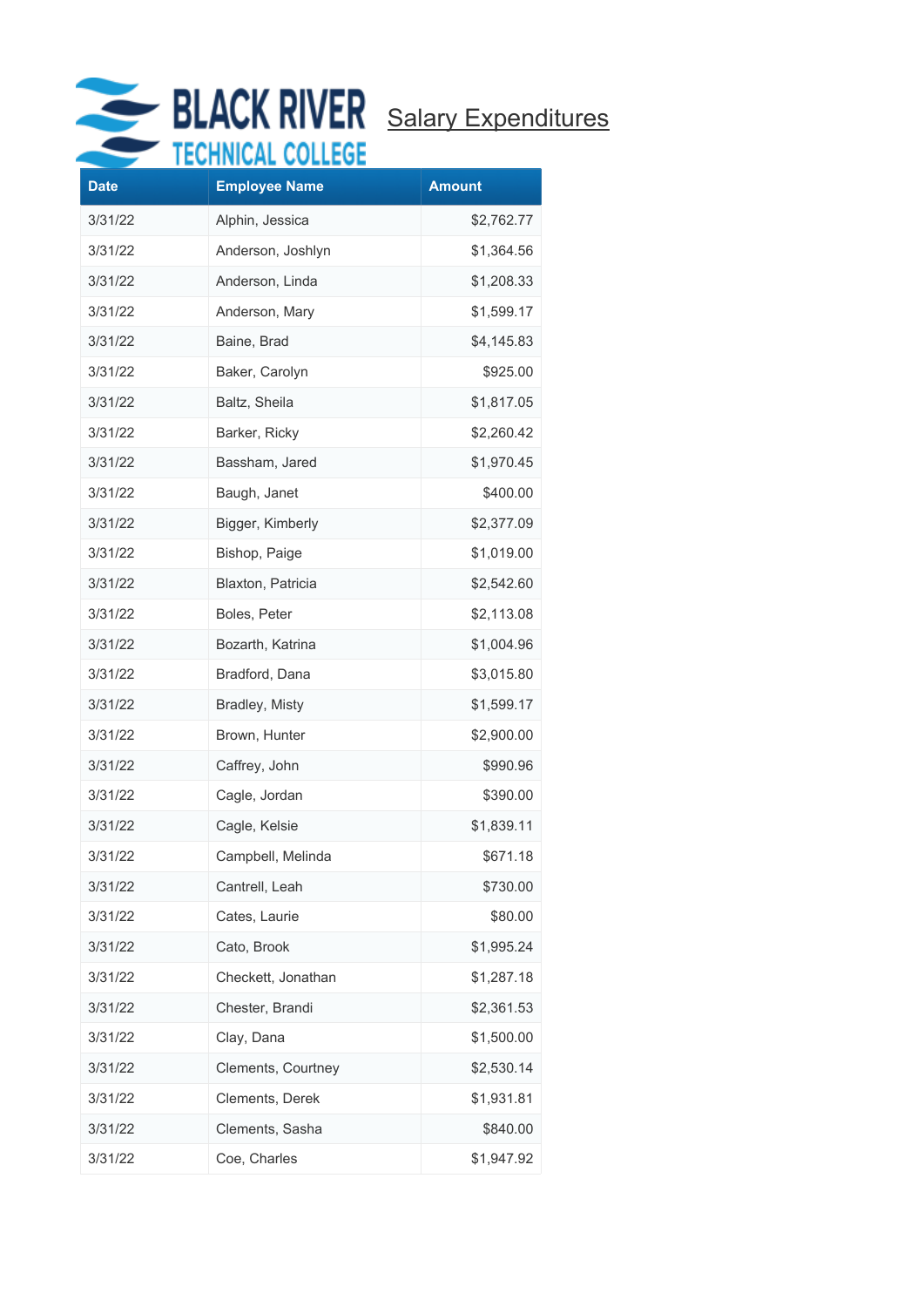

|             | $1111 \times 11$     |               |
|-------------|----------------------|---------------|
| <b>Date</b> | <b>Employee Name</b> | <b>Amount</b> |
| 3/31/22     | Collins, Elizabeth   | \$1,695.70    |
| 3/31/22     | Conrey, Ashley       | \$1,305.04    |
| 3/31/22     | Courts, Bari         | \$375.00      |
| 3/31/22     | Crabtree, Rhonda     | \$1,966.76    |
| 3/31/22     | Crawford, Cynthia    | \$1,020.24    |
| 3/31/22     | Creach, Randall      | \$981.16      |
| 3/31/22     | Crocker, Jessica     | \$420.00      |
| 3/31/22     | Crow, Jason          | \$1,040.52    |
| 3/31/22     | Crow, Jessica        | \$995.01      |
| 3/31/22     | Dail, Larry          | \$2,646.29    |
| 3/31/22     | Davis, Jennifer      | \$1,639.65    |
| 3/31/22     | Davis, Mary          | \$2,469.55    |
| 3/31/22     | Declerk, Travis      | \$2,227.71    |
| 3/31/22     | Deloach, Jackie      | \$1,970.45    |
| 3/31/22     | Derbes, Christina    | \$2,062.14    |
| 3/31/22     | Dickson, Phillip     | \$2,975.29    |
| 3/31/22     | Dillion, Dane        | \$1,351.51    |
| 3/31/22     | Dyer, Carl           | \$1,792.32    |
| 3/31/22     | Earley, Joshua       | \$1,930.97    |
| 3/31/22     | Edington, Beverly    | \$1,287.18    |
| 3/31/22     | Edington, Julie      | \$2,270.83    |
| 3/31/22     | Eggensperger, Martin | \$8,083.33    |
| 3/31/22     | Enis, Sohn           | \$562.50      |
| 3/31/22     | Eveland, Joan        | \$2,018.95    |
| 3/31/22     | Faulkner, Erin       | \$1,447.92    |
| 3/31/22     | Flagg, Debra         | \$1,162.50    |
| 3/31/22     | Flagg, Rex           | \$2,054.83    |
| 3/31/22     | Fraley, Dianna       | \$2,151.39    |
| 3/31/22     | French, Jill         | \$2,101.83    |
| 3/31/22     | Fry, Nicholas        | \$462.50      |
| 3/31/22     | Glisson, Robin       | \$540.00      |
| 3/31/22     | Graftenreed, Mark    | \$395.79      |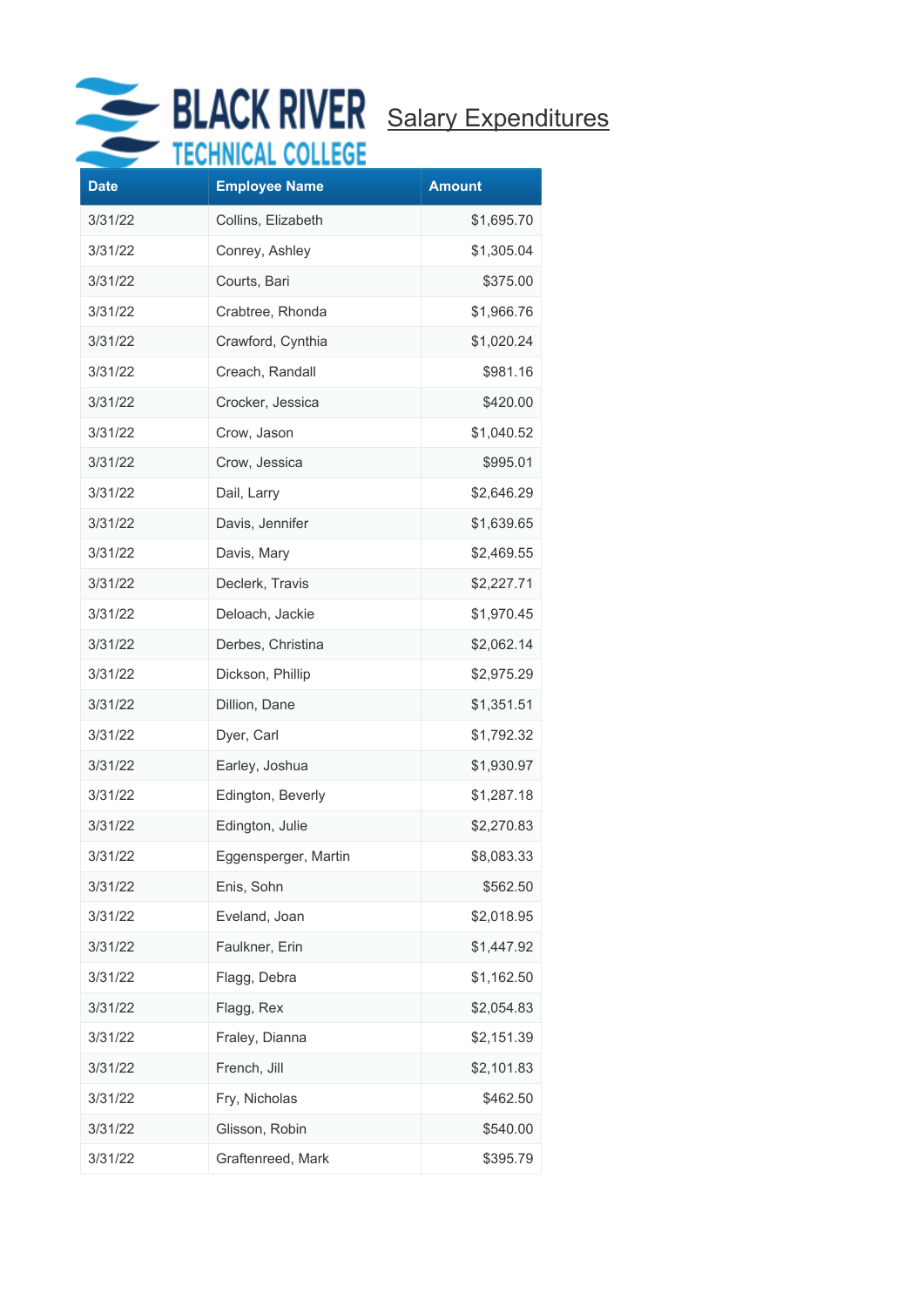

| <b>Date</b> | <br><b>Employee Name</b> | <b>Amount</b> |
|-------------|--------------------------|---------------|
| 3/31/22     | Gray, Sissy              | \$2,861.67    |
| 3/31/22     | Green, Amber             | \$378.00      |
| 3/31/22     | Greene, Michael          | \$3,282.50    |
| 3/31/22     | Greer, Tammy             | \$966.58      |
| 3/31/22     | Gregory, Dennis          | \$791.58      |
| 3/31/22     | Griffin, Lynda           | \$2,059.62    |
| 3/31/22     | Griggs, Sherry           | \$1,419.94    |
| 3/31/22     | Grooms, James            | \$3,404.62    |
| 3/31/22     | Guess, Bridget           | \$1,445.14    |
| 3/31/22     | Gugle, Tiffany           | \$1,000.00    |
| 3/31/22     | Gunn, Rickie             | \$2,761.83    |
| 3/31/22     | Guthrey, Janna           | \$1,282.49    |
| 3/31/22     | Hall, Brittany           | \$1,458.34    |
| 3/31/22     | Hall, Rachel             | \$1,004.96    |
| 3/31/22     | Hankins, Ashley          | \$1,953.85    |
| 3/31/22     | Hankins, Christopher     | \$1,977.59    |
| 3/31/22     | Hankins, Tonya           | \$2,992.51    |
| 3/31/22     | Hardage, Kellee          | \$3,384.81    |
| 3/31/22     | Harris, Carol            | \$135.00      |
| 3/31/22     | Harris, Travis           | \$1,892.04    |
| 3/31/22     | Harvey, Janice           | \$1,441.06    |
| 3/31/22     | Harwell, Neal            | \$2,101.83    |
| 3/31/22     | Haskins, Alan            | \$1,816.63    |
| 3/31/22     | Hestand, Philip          | \$187.50      |
| 3/31/22     | Hibbard, Jennifer        | \$1,839.11    |
| 3/31/22     | Hibbard, Logan           | \$82.50       |
| 3/31/22     | Higginbotham, Kenny      | \$2,166.67    |
| 3/31/22     | Higginbotham, Mike       | \$511.83      |
| 3/31/22     | Hoffman, David           | \$849.75      |
| 3/31/22     | Housh, Ramonda           | \$3,416.78    |
| 3/31/22     | Howard, Don              | \$142.86      |
| 3/31/22     | Huggins, John            | \$1,760.10    |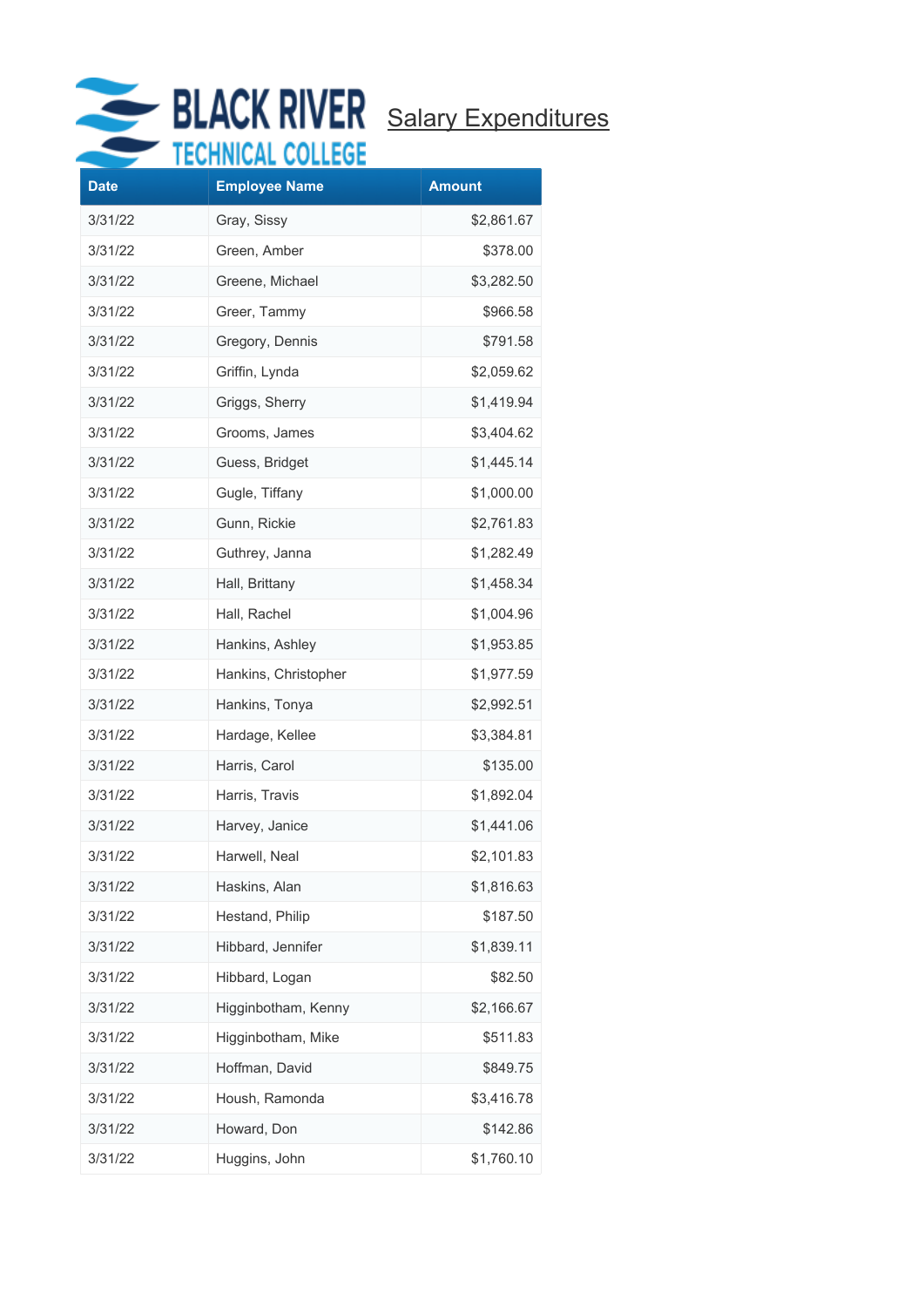

| <b>Date</b> | .<br><b>Employee Name</b> | <b>Amount</b> |
|-------------|---------------------------|---------------|
| 3/31/22     | Hunter, Laddie            | \$2,582.77    |
| 3/31/22     | Huskey, Freddie           | \$880.00      |
| 3/31/22     | Ingram, Trent             | \$2,494.31    |
| 3/31/22     | Inman, Lisa               | \$1,887.96    |
| 3/31/22     | Jackson, Lisa             | \$165.00      |
| 3/31/22     | Jenkins, Willa            | \$625.00      |
| 3/31/22     | Johnson, Heather          | \$380.00      |
| 3/31/22     | Johnson, Leslie           | \$308.00      |
| 3/31/22     | Jones, Dana               | \$1,102.51    |
| 3/31/22     | Junkersfeld, Amanda       | \$2,125.20    |
| 3/31/22     | Junkersfeld, Shaylee      | \$1,465.16    |
| 3/31/22     | Kasinger, Bridgette       | \$1,858.18    |
| 3/31/22     | Kerley Mathews, Erin      | \$1,000.00    |
| 3/31/22     | Kersey, Darenda           | \$2,594.92    |
| 3/31/22     | Killough, Austin          | \$870.00      |
| 3/31/22     | Koons, Katelyn            | \$1,935.19    |
| 3/31/22     | Koons, Rachel             | \$2,139.57    |
| 3/31/22     | Lemmons, Tammie           | \$3,014.36    |
| 3/31/22     | Lepard, Elizabeth         | \$1,004.96    |
| 3/31/22     | Lewis, William            | \$181.82      |
| 3/31/22     | Liebhaber, Karen          | \$3,910.38    |
| 3/31/22     | Linam, Jason              | \$2,633.58    |
| 3/31/22     | Lincoln, Jason            | \$125.00      |
| 3/31/22     | Linnstaedter, Joan        | \$2,126.93    |
| 3/31/22     | Lloyd, Aja                | \$1,748.54    |
| 3/31/22     | Loveless, Angela          | \$1,953.28    |
| 3/31/22     | Loveless, Elizabeth       | \$1,666.67    |
| 3/31/22     | Major, Alma               | \$309.39      |
| 3/31/22     | Martens, Kody             | \$281.25      |
| 3/31/22     | Martin, Debora            | \$1,004.96    |
| 3/31/22     | McGhehey, Jordan          | \$1,554.50    |
| 3/31/22     | McMillon, Patty           | \$412.50      |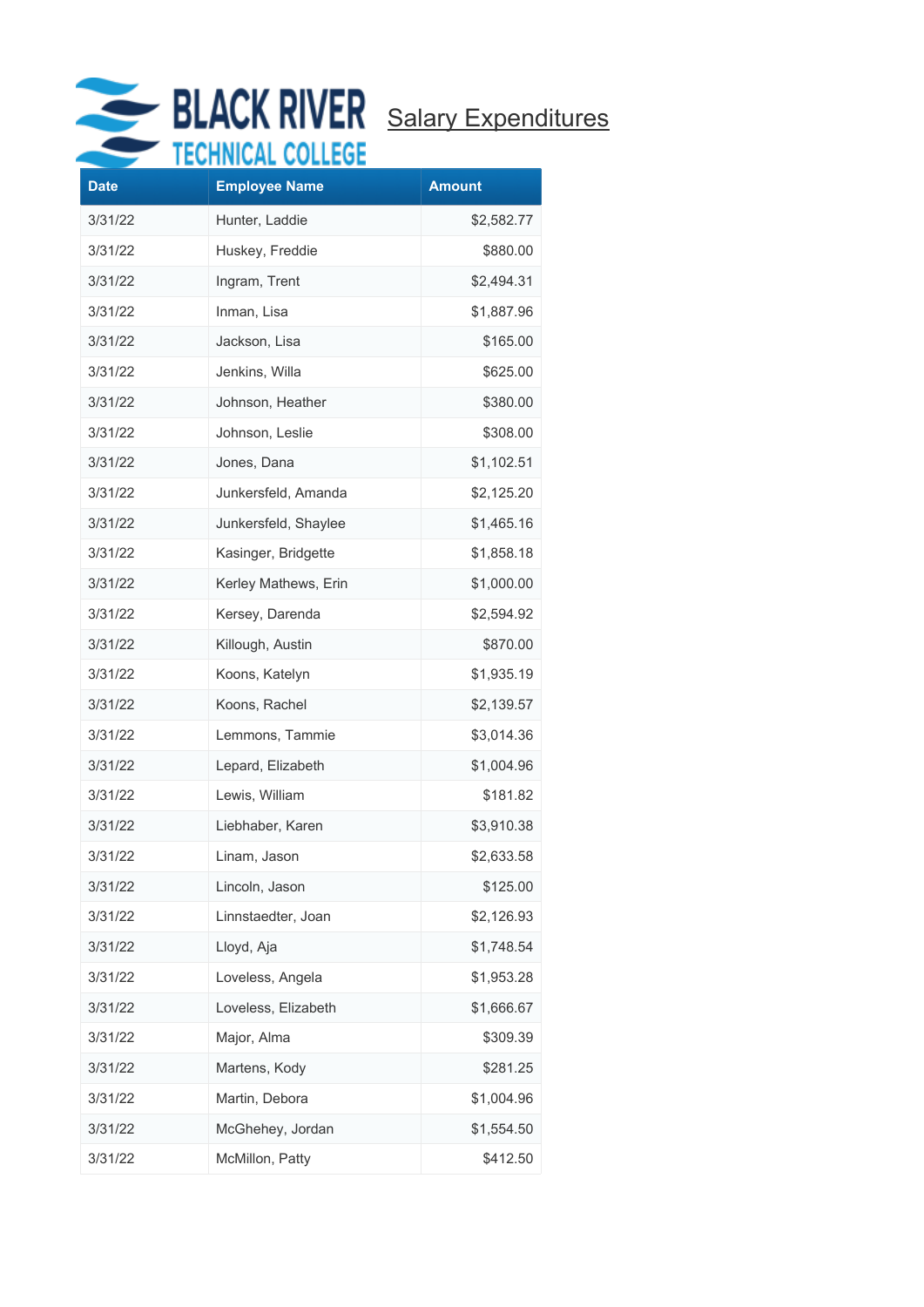

| <b>Date</b> | <b>Employee Name</b> | <b>Amount</b> |
|-------------|----------------------|---------------|
| 3/31/22     | Milligan, Angela     | \$981.13      |
| 3/31/22     | Milligan, Brittany   | \$1,004.96    |
| 3/31/22     | Moore, Regina        | \$2,679.85    |
| 3/31/22     | Morris, Eugenia      | \$972.40      |
| 3/31/22     | Mosier, Mark         | \$2,666.67    |
| 3/31/22     | Nelson, Thomas       | \$1,370.26    |
| 3/31/22     | Nitzsche, Holli      | \$1,794.61    |
| 3/31/22     | Ogden, Shannon       | \$2,730.99    |
| 3/31/22     | Patterson, Ronald    | \$1,445.14    |
| 3/31/22     | Perkins, Daphne      | \$2,598.72    |
| 3/31/22     | Plaster, Amy         | \$686.26      |
| 3/31/22     | Plaster, Darren      | \$2,026.83    |
| 3/31/22     | Plumley, Amanda      | \$1,858.22    |
| 3/31/22     | Price, Kendra        | \$375.00      |
| 3/31/22     | Redus, Casse         | \$1,666.67    |
| 3/31/22     | Risinger, Gabriele   | \$1,560.00    |
| 3/31/22     | Robertson, Lisa      | \$1,073.88    |
| 3/31/22     | Rodriguez, Teresa    | \$1,666.67    |
| 3/31/22     | Rogers, Hannah       | \$150.00      |
| 3/31/22     | Rose, Bridgette      | \$1,143.02    |
| 3/31/22     | Rudi, Cynthia        | \$1,004.96    |
| 3/31/22     | Rvan, Tresa          | \$401.79      |
| 3/31/22     | Sade, Rhonda         | \$990.97      |
| 3/31/22     | Samons, Kimbra       | \$1,310.00    |
| 3/31/22     | Sanderson, Patricia  | \$1,742.67    |
| 3/31/22     | Sartain, Shana       | \$2,525.00    |
| 3/31/22     | Saylors, Tony        | \$1,613.82    |
| 3/31/22     | Scales, Emmanuel     | \$375.00      |
| 3/31/22     | Schenk, Aaron        | \$1,875.00    |
| 3/31/22     | Shanlever, Susan     | \$1,707.73    |
| 3/31/22     | Shearer, Francesca   | \$1,612.64    |
| 3/31/22     | Simpson, Rebecca     | \$1,968.61    |